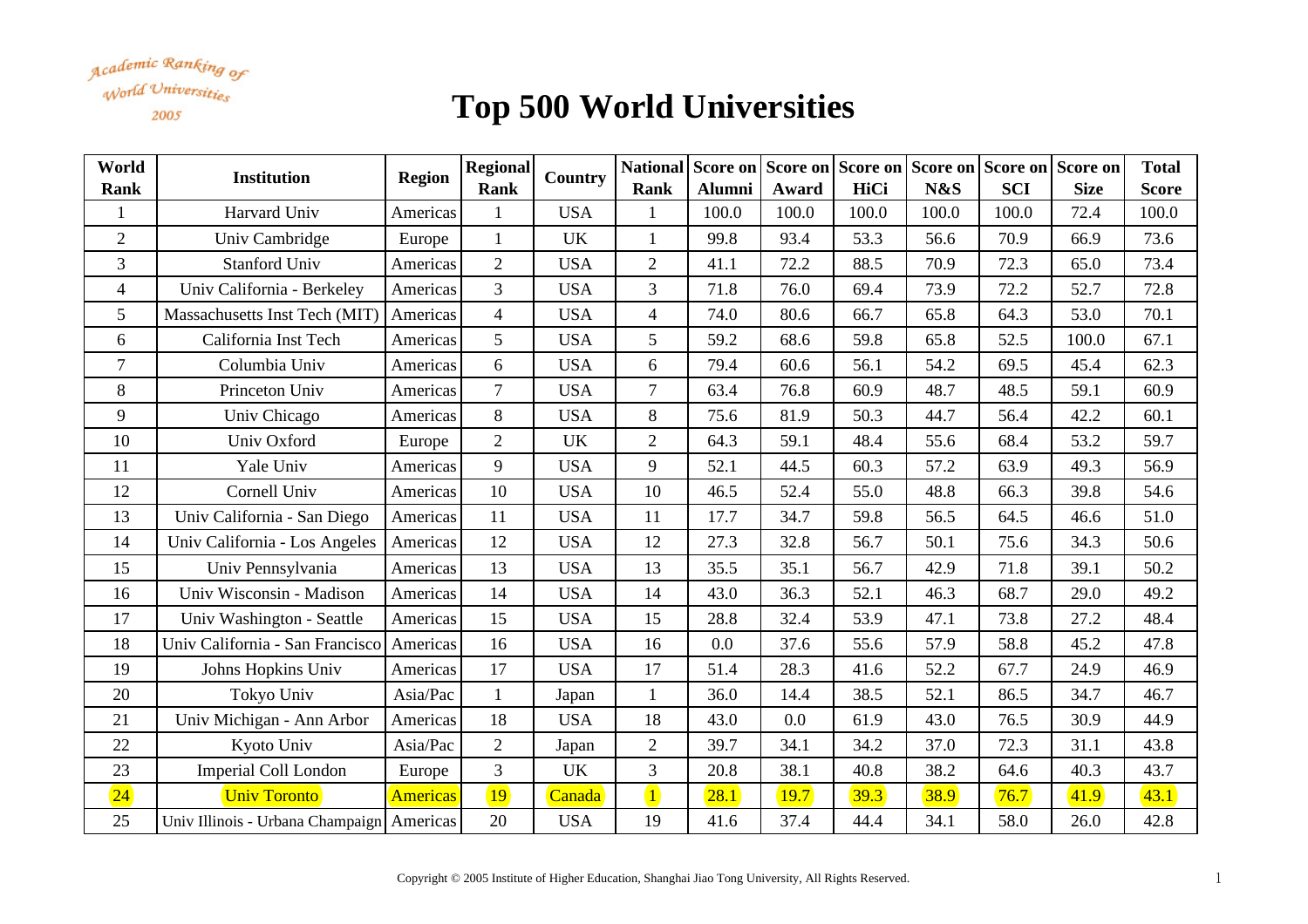Academic Ranking of World Universities 

| World       | <b>Institution</b>                  | <b>Region</b> | Regional       | Country     |                 |               |       | National Score on Score on Score on Score on Score on Score on |      |            |             | <b>Total</b> |
|-------------|-------------------------------------|---------------|----------------|-------------|-----------------|---------------|-------|----------------------------------------------------------------|------|------------|-------------|--------------|
| <b>Rank</b> |                                     |               | Rank           |             | <b>Rank</b>     | <b>Alumni</b> | Award | HiCi                                                           | N&S  | <b>SCI</b> | <b>Size</b> | <b>Score</b> |
| 26          | Univ Coll London                    | Europe        | $\overline{4}$ | UK          | $\overline{4}$  | 30.7          | 32.9  | 37.7                                                           | 41.5 | 60.5       | 38.8        | 42.6         |
| 27          | Swiss Fed Inst Tech - Zurich        | Europe        | 5              | Switzerland | $\mathbf{1}$    | 40.2          | 37.0  | 35.1                                                           | 41.1 | 43.4       | 52.4        | 41.7         |
| 28          | Washington Univ - St. Louis         | Americas      | 21             | <b>USA</b>  | 20              | 25.1          | 26.6  | 38.5                                                           | 46.5 | 53.9       | 39.9        | 40.7         |
| 29          | New York Univ                       | Americas      | 22             | <b>USA</b>  | 21              | 33.8          | 25.0  | 43.0                                                           | 35.3 | 55.4       | 26.3        | 38.8         |
| 30          | Rockefeller Univ                    | Americas      | 23             | <b>USA</b>  | 22              | 22.6          | 59.8  | 28.3                                                           | 44.1 | 24.0       | 35.9        | 38.2         |
| 31          | Northwestern Univ                   | Americas      | 24             | <b>USA</b>  | 23              | 21.7          | 19.3  | 44.4                                                           | 33.8 | 57.6       | 36.2        | 37.9         |
| 32          | Duke Univ                           | Americas      | 25             | <b>USA</b>  | 24              | 20.8          | 0.0   | 47.1                                                           | 45.3 | 60.8       | 38.9        | 37.7         |
| 32          | Univ Minnesota - Twin Cities        | Americas      | 25             | <b>USA</b>  | 24              | 36.0          | 0.0   | 49.7                                                           | 35.2 | 68.4       | 23.8        | 37.7         |
| 34          | Univ California - Santa Barbara     | Americas      | 27             | <b>USA</b>  | 26              | 0.0           | 36.0  | 42.3                                                           | 39.0 | 44.1       | 35.8        | 36.9         |
| 35          | Univ Colorado - Boulder             | Americas      | 28             | <b>USA</b>  | 27              | 16.6          | 29.8  | 40.8                                                           | 36.6 | 46.3       | 29.5        | 36.3         |
| 36          | Univ Texas - Austin                 | Americas      | 29             | <b>USA</b>  | 28              | 21.7          | 17.1  | 49.1                                                           | 30.0 | 54.8       | 21.7        | 35.5         |
| 37          | Univ British Columbia               | Americas      | 30             | Canada      | $\mathbf{2}$    | 20.8          | 19.3  | 32.4                                                           | 32.5 | 60.4       | 33.9        | 35.4         |
| 38          | Univ Texas Southwestern Med Center  | Americas      | 31             | <b>USA</b>  | 29              | 24.3          | 33.9  | 31.4                                                           | 38.2 | 37.9       | 31.0        | 34.8         |
| 39          | Pennsylvania State Univ - Univ Park | Americas      | 32             | <b>USA</b>  | 30              | 14.0          | 0.0   | 45.8                                                           | 37.9 | 59.9       | 24.0        | 33.4         |
| 39          | Vanderbilt Univ                     | Americas      | 32             | <b>USA</b>  | 30              | 12.5          | 30.2  | 34.2                                                           | 24.5 | 49.2       | 35.6        | 33.4         |
| 41          | Univ California - Davis             | Americas      | 34             | <b>USA</b>  | 32              | 0.0           | 0.0   | 46.5                                                           | 34.5 | 64.0       | 29.8        | 32.9         |
| 41          | Univ Utrecht                        | Europe        | 6              | Netherlands | $\mathbf{1}$    | 30.7          | 21.4  | 27.2                                                           | 27.3 | 55.7       | 25.9        | 32.9         |
| 43          | Rutgers State Univ - New Brunswick  | Americas      | 35             | <b>USA</b>  | 33              | 15.4          | 20.4  | 36.9                                                           | 32.9 | 47.1       | 24.1        | 32.3         |
| 43          | Univ Pittsburgh - Pittsburgh        | Americas      | 35             | <b>USA</b>  | 33              | 25.1          | 0.0   | 40.1                                                           | 25.9 | 64.3       | 28.2        | 32.3         |
| 45          | Karolinska Inst Stockholm           | Europe        | $\tau$         | Sweden      | $\mathbf{1}$    | 30.7          | 27.8  | 33.3                                                           | 19.7 | 47.3       | 25.1        | 32.1         |
| 46          | Univ Paris 06                       | Europe        | 8              | France      | $\mathbf{1}$    | 35.7          | 23.9  | 23.6                                                           | 24.2 | 51.2       | 30.0        | 32.0         |
| 47          | Univ California - Irvine            | Americas      | 37             | <b>USA</b>  | 35              | 0.0           | 30.0  | 32.4                                                           | 28.5 | 48.2       | 31.1        | 31.8         |
| 47          | Univ Edinburgh                      | Europe        | 9              | <b>UK</b>   | $5\overline{)}$ | 22.6          | 17.1  | 26.1                                                           | 35.8 | 49.4       | 29.9        | 31.8         |
| 47          | Univ Maryland - Coll Park           | Americas      | 37             | <b>USA</b>  | 35              | 25.9          | 0.0   | 40.8                                                           | 33.6 | 54.6       | 25.6        | 31.8         |
| 50          | Univ Southern California            | Americas      | 39             | <b>USA</b>  | 37              | 0.0           | 27.3  | 37.7                                                           | 23.6 | 52.8       | 25.8        | 31.7         |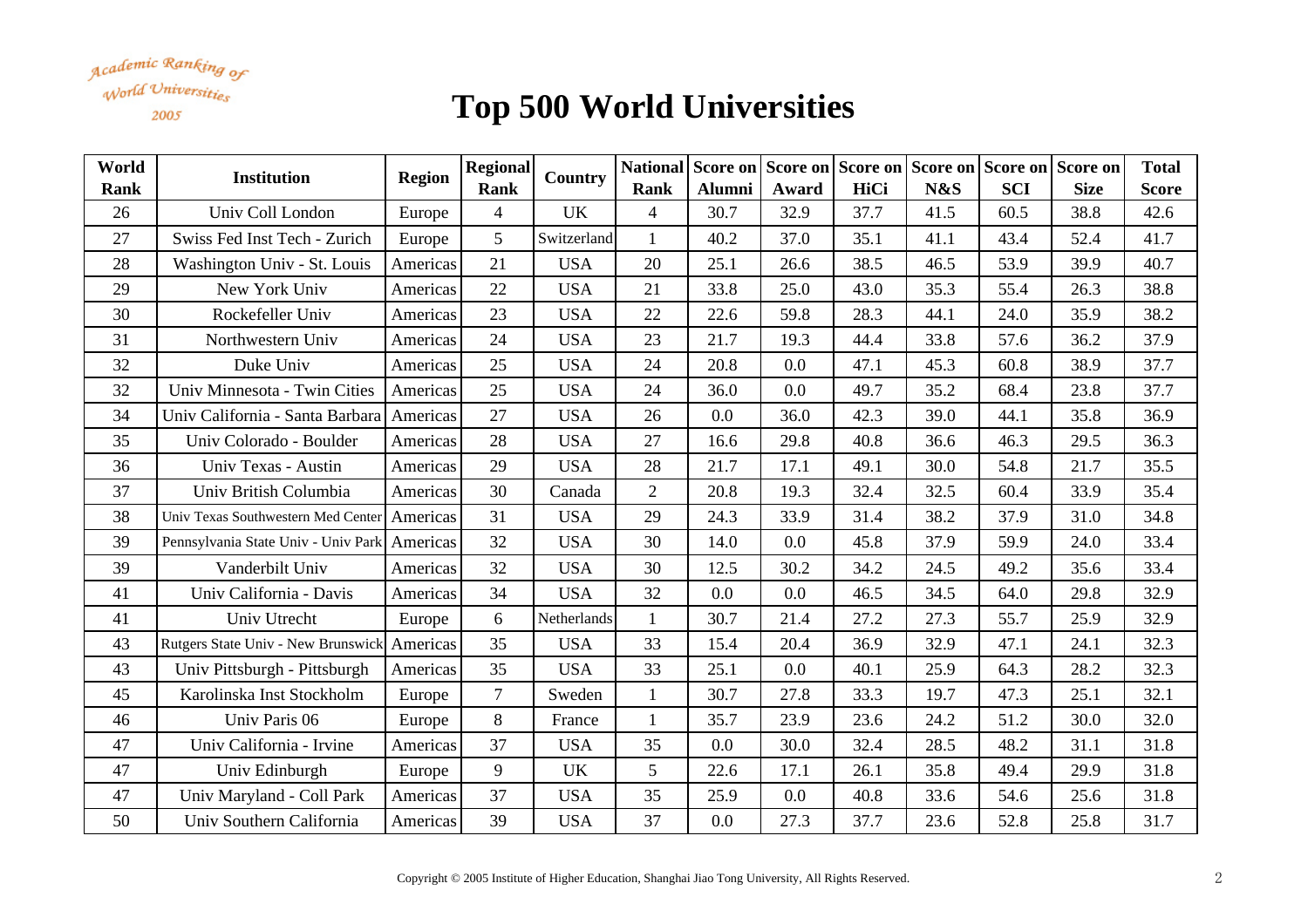Academic Ranking of World Universities 

| World       | <b>Institution</b>                | <b>Region</b> | <b>Regional</b> | Country     |                |               |       |      | National Score on Score on Score on Score on Score on Score on |            |             | <b>Total</b> |
|-------------|-----------------------------------|---------------|-----------------|-------------|----------------|---------------|-------|------|----------------------------------------------------------------|------------|-------------|--------------|
| <b>Rank</b> |                                   |               | Rank            |             | Rank           | <b>Alumni</b> | Award | HiCi | N&S                                                            | <b>SCI</b> | <b>Size</b> | <b>Score</b> |
| 51          | Univ Munich                       | Europe        | 10              | Germany     | $\mathbf{1}$   | 37.1          | 21.1  | 15.7 | 30.4                                                           | 51.9       | 30.0        | 31.4         |
| 52          | <b>Tech Univ Munich</b>           | Europe        | 11              | Germany     | $\overline{2}$ | 43.0          | 24.1  | 24.8 | 20.7                                                           | 46.5       | 29.2        | 31.3         |
| 53          | Univ Manchester                   | Europe        | 12              | UK          | 6              | 27.3          | 19.3  | 23.6 | 22.6                                                           | 57.3       | 30.4        | 31.2         |
| 54          | Carnegie Mellon Univ              | Americas      | 40              | <b>USA</b>  | 38             | 30.7          | 33.5  | 32.4 | 14.7                                                           | 38.3       | 31.4        | 30.8         |
| 55          | Univ North Carolina - Chapel Hill | Americas      | 41              | <b>USA</b>  | 39             | 12.5          | 0.0   | 35.1 | 32.8                                                           | 59.5       | 27.3        | 30.3         |
| 56          | <b>Australian Natl Univ</b>       | Asia/Pac      | $\overline{3}$  | Australia   | $\mathbf{1}$   | 17.7          | 12.9  | 36.9 | 29.0                                                           | 45.1       | 27.8        | 30.2         |
| 57          | Univ Copenhagen                   | Europe        | 13              | Denmark     | $\mathbf{1}$   | 30.7          | 24.7  | 23.6 | 22.8                                                           | 45.7       | 27.7        | 30.0         |
| 57          | Univ Florida                      | Americas      | 42              | <b>USA</b>  | 40             | 15.4          | 0.0   | 35.1 | 25.0                                                           | 65.2       | 25.8        | 30.0         |
| 57          | Univ Zurich                       | Europe        | 13              | Switzerland | $\overline{2}$ | 12.5          | 27.3  | 19.2 | 30.3                                                           | 47.2       | 30.6        | 30.0         |
| 60          | Uppsala Univ                      | Europe        | 15              | Sweden      | $\overline{2}$ | 25.9          | 32.9  | 11.1 | 28.7                                                           | 49.1       | 21.6        | 29.9         |
| 61          | Univ Paris 11                     | Europe        | 16              | France      | $\overline{2}$ | 33.2          | 34.2  | 13.6 | 19.6                                                           | 44.9       | 27.9        | 29.4         |
| 62          | Osaka Univ                        | Asia/Pac      | $\overline{4}$  | Japan       | 3              | 12.5          | 0.0   | 23.6 | 31.1                                                           | 66.8       | 29.2        | 29.3         |
| 63          | Ohio State Univ - Columbus        | Americas      | 43              | <b>USA</b>  | 41             | 17.7          | 0.0   | 40.8 | 21.5                                                           | 61.2       | 19.5        | 29.2         |
| 64          | <b>Univ Bristol</b>               | Europe        | 17              | <b>UK</b>   | $\overline{7}$ | 10.9          | 18.2  | 30.4 | 24.5                                                           | 47.5       | 27.4        | 28.8         |
| 65          | Univ Rochester                    | Americas      | 44              | <b>USA</b>  | 42             | 33.2          | 9.1   | 27.2 | 25.3                                                           | 43.0       | 36.1        | 28.6         |
| 65          | Univ Sheffield                    | Europe        | 18              | UK          | 8              | 23.5          | 14.4  | 23.6 | 29.2                                                           | 46.6       | 27.1        | 28.6         |
| 67          | McGill Univ                       | Americas      | 45              | Canada      | $\overline{3}$ | 28.8          | 0.0   | 28.3 | 23.6                                                           | 56.8       | 30.0        | 28.4         |
| 67          | <b>Moscow State Univ</b>          | Europe        | 19              | Russia      | $\mathbf{1}$   | 51.4          | 34.9  | 0.0  | 7.5                                                            | 54.0       | 31.6        | 28.4         |
| 69          | Case Western Reserve Univ         | Americas      | 46              | <b>USA</b>  | 43             | 40.7          | 11.8  | 20.8 | 23.0                                                           | 44.8       | 33.7        | 28.3         |
| 69          | Univ Oslo                         | Europe        | 20              | Norway      | $\mathbf{1}$   | 25.9          | 34.1  | 17.6 | 18.2                                                           | 41.5       | 26.4        | 28.3         |
| 71          | Univ Heidelberg                   | Europe        | 21              | Germany     | $\overline{3}$ | 10.9          | 27.7  | 20.8 | 20.9                                                           | 48.1       | 26.9        | 28.0         |
| 72          | Univ Leiden                       | Europe        | 22              | Netherlands | $\overline{2}$ | 25.1          | 15.8  | 27.2 | 19.3                                                           | 46.7       | 28.1        | 27.9         |
| 73          | Tohoku Univ                       | Asia/Pac      | 5               | Japan       | $\overline{4}$ | 18.8          | 0.0   | 19.2 | 26.9                                                           | 65.3       | 29.0        | 27.8         |
| 73          | Univ Arizona                      | Americas      | 47              | <b>USA</b>  | 44             | 0.0           | 0.0   | 29.4 | 36.8                                                           | 55.8       | 25.7        | 27.8         |
| 75          | Purdue Univ - West Lafayette      | Americas      | 48              | <b>USA</b>  | 45             | 18.8          | 17.1  | 27.2 | 21.4                                                           | 49.8       | 19.4        | 27.7         |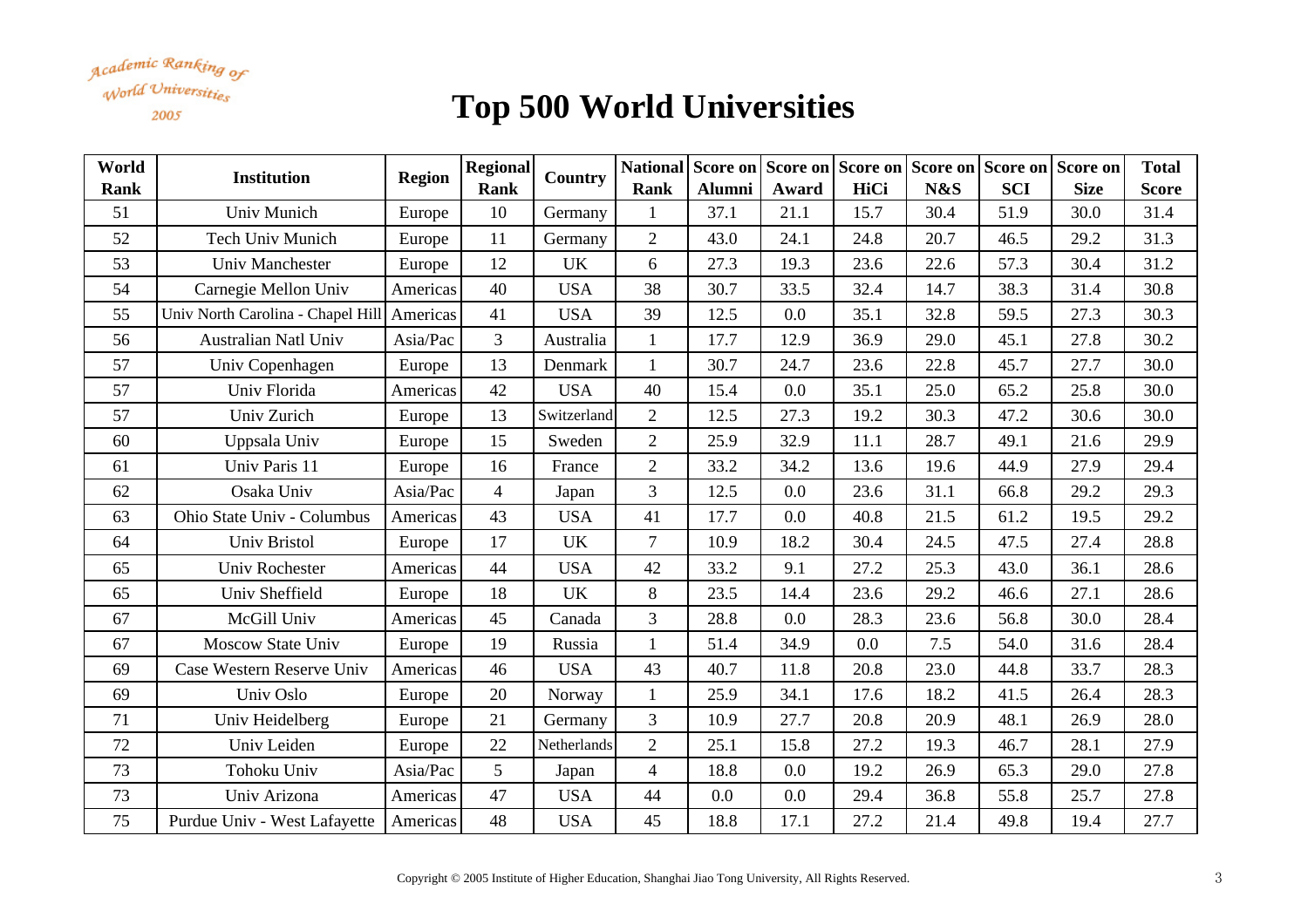Academic Ranking of World Universities 

| World<br><b>Rank</b> | <b>Institution</b>            | <b>Region</b> | Regional<br><b>Rank</b> | Country     | Rank           | <b>Alumni</b> | Award   | National Score on Score on Score on Score on Score on Score on<br>HiCi | N&S  | <b>SCI</b> | <b>Size</b> | <b>Total</b><br><b>Score</b> |
|----------------------|-------------------------------|---------------|-------------------------|-------------|----------------|---------------|---------|------------------------------------------------------------------------|------|------------|-------------|------------------------------|
| 76                   | Univ Helsinki                 | Europe        | 23                      | Finland     | $\mathbf{1}$   | 18.8          | 18.2    | 15.7                                                                   | 21.4 | 54.5       | 27.5        | 27.4                         |
| 77                   | Michigan State Univ           | Americas      | 49                      | <b>USA</b>  | 46             | 12.5          | 0.0     | 37.7                                                                   | 26.6 | 51.0       | 18.7        | 26.9                         |
| 78                   | Hebrew Univ Jerusalem         | Asia/Pac      | 6                       | Israel      | $\mathbf{1}$   | 33.2          | $0.0\,$ | 23.6                                                                   | 27.1 | 46.6       | 26.9        | 26.2                         |
| 78                   | Rice Univ                     | Americas      | 50                      | <b>USA</b>  | 47             | 21.7          | 22.3    | 23.6                                                                   | 24.4 | 30.8       | 31.0        | 26.2                         |
| 80                   | <b>Boston Univ</b>            | Americas      | 51                      | <b>USA</b>  | 48             | 15.4          | 0.0     | 31.4                                                                   | 28.1 | 50.8       | 17.5        | 26.1                         |
| 80                   | King's Coll London            | Europe        | 24                      | <b>UK</b>   | 9              | 16.6          | 23.5    | 20.8                                                                   | 17.4 | 44.6       | 24.8        | 26.1                         |
| 82                   | Univ Melbourne                | Asia/Pac      | $\overline{7}$          | Australia   | $\sqrt{2}$     | 15.4          | 14.4    | 22.2                                                                   | 18.7 | 53.5       | 19.9        | 26.0                         |
| 83                   | Univ Nottingham               | Europe        | 25                      | <b>UK</b>   | 10             | 15.4          | 20.4    | 20.8                                                                   | 19.0 | 45.6       | 24.8        | 25.9                         |
| 84                   | Univ Goettingen               | Europe        | 26                      | Germany     | $\overline{4}$ | 38.7          | 20.4    | 15.7                                                                   | 17.5 | 40.2       | 24.5        | 25.8                         |
| 85                   | Univ Vienna                   | Europe        | 27                      | Austria     | $\mathbf{1}$   | 25.1          | 15.8    | 7.9                                                                    | 22.7 | 52.2       | 26.4        | 25.6                         |
| 86                   | <b>Brown Univ</b>             | Americas      | 52                      | <b>USA</b>  | 49             | 0.0           | 13.9    | 29.4                                                                   | 25.5 | 40.7       | 27.9        | 25.4                         |
| 87                   | Indiana Univ - Bloomington    | Americas      | 53                      | <b>USA</b>  | 50             | 14.0          | 18.2    | 24.8                                                                   | 21.2 | 42.0       | 18.2        | 25.2                         |
| 87                   | Univ Basel                    | Europe        | 28                      | Switzerland | $\mathfrak{Z}$ | 25.9          | 17.5    | 19.2                                                                   | 21.4 | 34.5       | 33.8        | 25.2                         |
| 89                   | Texas A&M Univ - Coll Station | Americas      | 54                      | <b>USA</b>  | 51             | 0.0           | 0.0     | 32.4                                                                   | 24.4 | 55.0       | 20.4        | 25.1                         |
| 90                   | McMaster Univ                 | Americas      | 55                      | Canada      | $\overline{4}$ | 16.6          | 19.3    | 22.2                                                                   | 15.9 | 43.5       | 23.9        | 24.9                         |
| 90                   | Univ Freiburg                 | Europe        | 29                      | Germany     | 5              | 25.1          | 21.4    | 17.6                                                                   | 18.2 | 39.5       | 23.2        | 24.9                         |
| 92                   | Univ Strasbourg 1             | Europe        | 30                      | France      | 3              | 29.4          | 22.9    | 19.2                                                                   | 19.5 | 32.7       | 22.4        | 24.7                         |
| 93                   | Ecole Normale Super Paris     | Europe        | 31                      | France      | $\overline{4}$ | 47.8          | 25.0    | 13.6                                                                   | 18.1 | 27.2       | 23.3        | 24.6                         |
| 93                   | Stockholm Univ                | Europe        | 31                      | Sweden      | 3              | 29.4          | 30.2    | 15.7                                                                   | 14.3 | 35.3       | 18.9        | 24.6                         |
| 93                   | Tokyo Inst Tech               | Asia/Pac      | 8                       | Japan       | 5              | 16.6          | 0.0     | 22.2                                                                   | 22.5 | 50.6       | 31.5        | 24.6                         |
| 93                   | Univ Utah                     | Americas      | 56                      | <b>USA</b>  | 52             | 0.0           | 0.0     | 30.4                                                                   | 31.4 | 45.5       | 24.8        | 24.6                         |
| 97                   | Univ Roma - La Sapienza       | Europe        | 33                      | Italy       | $\mathbf{1}$   | 16.6          | 15.8    | 11.1                                                                   | 21.8 | 54.6       | 15.1        | 24.5                         |
| 98                   | Univ Birmingham               | Europe        | 34                      | <b>UK</b>   | 11             | 25.1          | 11.2    | 22.2                                                                   | 13.4 | 47.0       | 24.5        | 24.4                         |
| 99                   | Lund Univ                     | Europe        | 35                      | Sweden      | $\overline{4}$ | 29.4          | 0.0     | 24.8                                                                   | 19.4 | 50.1       | 18.1        | 24.3                         |
| 100                  | <b>Tufts Univ</b>             | Americas      | 57                      | <b>USA</b>  | 53             | 18.8          | 17.1    | 20.8                                                                   | 19.1 | 37.4       | 25.2        | 23.9                         |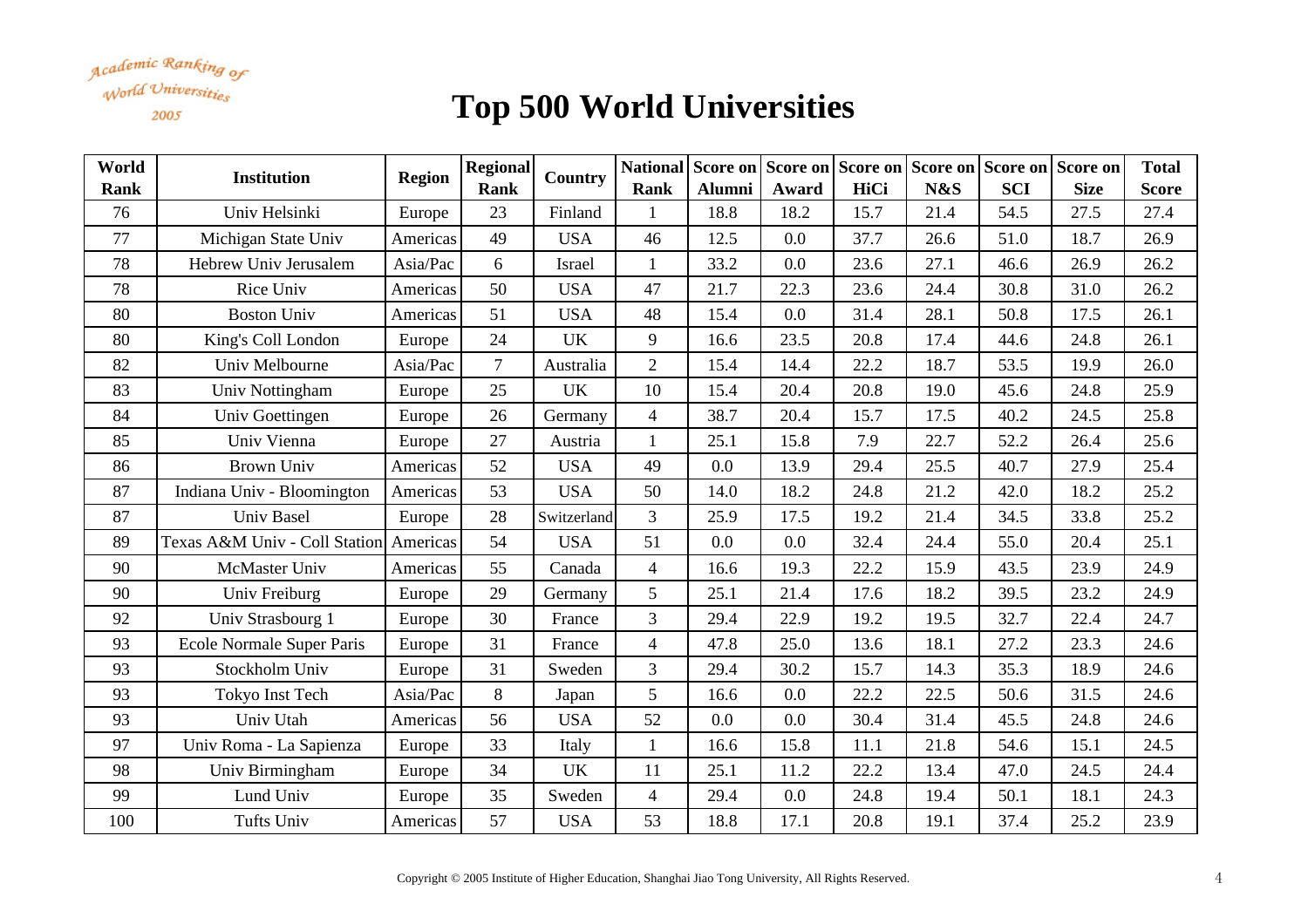Academic Ranking of World Universities 2005

| World<br>Rank | <b>Institution</b>                           | <b>Region</b> | <b>Regional</b><br><b>Rank</b> | Country     | Rank           | <b>Alumni</b> | Award   | National Score on Score on Score on Score on Score on Score on<br>HiCi | N&S  | <b>SCI</b> | <b>Size</b> | <b>Total</b><br><b>Score</b> |
|---------------|----------------------------------------------|---------------|--------------------------------|-------------|----------------|---------------|---------|------------------------------------------------------------------------|------|------------|-------------|------------------------------|
| 101-152       | Aarhus Univ                                  | Europe        | 36-56                          | Denmark     | $\overline{2}$ | 15.4          | 19.3    | 7.9                                                                    | 22.3 | 41.6       | 22.4        |                              |
| 101-152       | Arizona State Univ - Tempe                   |               | 58-77                          | <b>USA</b>  | 54-71          | 0.0           | 14.4    | 20.8                                                                   | 26.3 | 41.9       | 17.5        |                              |
|               |                                              | Americas      |                                |             |                |               |         |                                                                        |      |            |             |                              |
| 101-152       | <b>Baylor Coll Med</b>                       | Americas      | 58-77                          | <b>USA</b>  | 54-71          | 0.0           | 0.0     | 17.6                                                                   | 34.5 | 44.0       | 24.9        |                              |
| 101-152       | Coll France                                  | Europe        | 36-56                          | France      | 5              | 15.4          | 37.4    | 11.1                                                                   | 11.7 | 16.9       | 19.3        |                              |
| 101-152       | Dartmouth Coll                               | Americas      | 58-77                          | <b>USA</b>  | 54-71          | 24.3          | 0.0     | 20.8                                                                   | 22.0 | 33.0       | 29.1        |                              |
| 101-152       | <b>Emory Univ</b>                            | Americas      | 58-77                          | <b>USA</b>  | 54-71          | 0.0           | 0.0     | 28.3                                                                   | 19.0 | 48.4       | 21.6        |                              |
| 101-152       | Georgia Inst Tech                            | Americas      | 58-77                          | <b>USA</b>  | 54-71          | 16.6          | $0.0\,$ | 23.6                                                                   | 19.0 | 43.9       | 25.8        |                              |
| 101-152       | Hokkaido Univ                                | Asia/Pac      | $9-19$                         | Japan       | $6-9$          | 0.0           | 0.0     | 15.7                                                                   | 14.1 | 53.8       | 21.5        |                              |
| 101-152       | Kyushu Univ                                  | Asia/Pac      | $9-19$                         | Japan       | $6-9$          | 0.0           | 0.0     | 13.6                                                                   | 21.3 | 52.8       | 21.6        |                              |
| 101-152       | Mayo Clinic Coll Med                         | Americas      | 58-77                          | <b>USA</b>  | 54-71          | 0.0           | 0.0     | 27.2                                                                   | 6.2  | 50.2       | 24.4        |                              |
| 101-152       | Nagoya Univ                                  | Asia/Pac      | $9-19$                         | Japan       | $6-9$          | 0.0           | 14.4    | 15.7                                                                   | 20.5 | 52.3       | 25.1        |                              |
| 101-152       | Natl Univ Singapore                          | Asia/Pac      | $9-19$                         | Singapore   | $\mathbf{1}$   | 0.0           | 0.0     | 15.7                                                                   | 13.8 | 56.7       | 25.7        |                              |
| 101-152       | North Carolina State Univ - Raleigh Americas |               | 58-77                          | <b>USA</b>  | 54-71          | 0.0           | 0.0     | 29.4                                                                   | 17.8 | 44.3       | 19.0        |                              |
| 101-152       | Oregon State Univ                            | Americas      | 58-77                          | <b>USA</b>  | 54-71          | 15.4          | 0.0     | 24.8                                                                   | 25.7 | 36.6       | 27.1        |                              |
| 101-152       | Seoul Natl Univ                              | Asia/Pac      | $9-19$                         | South Korea | $\mathbf{1}$   | 0.0           | 0.0     | 7.9                                                                    | 14.6 | 61.2       | 26.9        |                              |
| 101-152       | State Univ New York - Stony Brook            | Americas      | 58-77                          | <b>USA</b>  | 54-71          | 0.0           | 0.0     | 17.6                                                                   | 31.4 | 40.7       | 20.5        |                              |
| 101-152       | <b>Technion Israel Inst Tech</b>             | Asia/Pac      | $9-19$                         | Israel      | $2 - 4$        | 18.8          | 23.5    | 13.6                                                                   | 14.1 | 42.1       | 22.8        |                              |
| 101-152       | Tel Aviv Univ                                | Asia/Pac      | $9-19$                         | Israel      | $2 - 4$        | 0.0           | 0.0     | 24.8                                                                   | 20.1 | 54.7       | 26.9        |                              |
| 101-152       | Tsukuba Univ                                 | Asia/Pac      | $9-19$                         | Japan       | $6-9$          | 0.0           | 20.4    | 13.6                                                                   | 12.7 | 42.9       | 21.3        |                              |
| 101-152       | Univ Alberta                                 | Americas      | 58-77                          | Canada      | 5              | 15.4          | 0.0     | 17.6                                                                   | 17.4 | 55.1       | 26.1        |                              |
| 101-152       | Univ Amsterdam                               | Europe        | 36-56                          | Netherlands | $3 - 4$        | 8.9           | 0.0     | 19.2                                                                   | 22.2 | 50.1       | 23.1        |                              |
| 101-152       | Univ Bonn                                    | Europe        | 36-56                          | Germany     | $6 - 11$       | 19.8          | 20.4    | 15.7                                                                   | 11.3 | 41.3       | 22.0        |                              |
| 101-152       | Univ California - Riverside                  | Americas      | 58-77                          | <b>USA</b>  | 54-71          | 0.0           | 0.0     | 28.3                                                                   | 25.9 | 36.5       | 27.0        |                              |
| 101-152       | Univ California - Santa Cruz                 | Americas      | 58-77                          | <b>USA</b>  | 54-71          | 0.0           | 0.0     | 28.3                                                                   | 28.5 | 31.1       | 29.2        |                              |
| 101-152       | Univ Frankfurt                               | Europe        | 36-56                          | Germany     | $6 - 11$       | 36.6          | 9.1     | 17.6                                                                   | 16.5 | 37.9       | 22.4        |                              |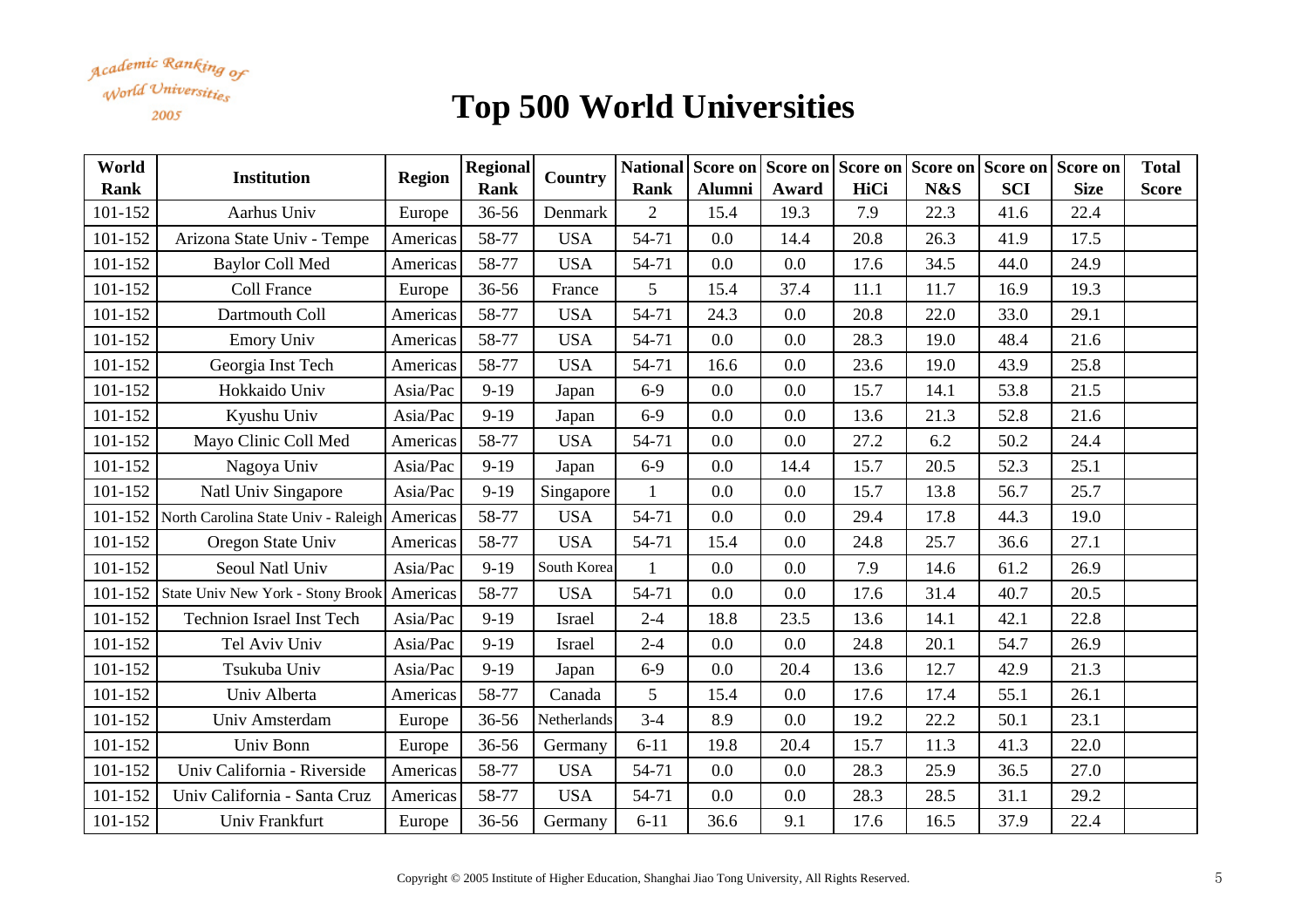Academic Ranking of World Universities 2005

| World       | <b>Institution</b>           | <b>Region</b> | <b>Regional</b> | <b>Country</b> |                | National Score on Score on Score on Score on Score on Score on |       |      |      |            |             | <b>Total</b> |
|-------------|------------------------------|---------------|-----------------|----------------|----------------|----------------------------------------------------------------|-------|------|------|------------|-------------|--------------|
| <b>Rank</b> |                              |               | <b>Rank</b>     |                | Rank           | <b>Alumni</b>                                                  | Award | HiCi | N&S  | <b>SCI</b> | <b>Size</b> | <b>Score</b> |
| 101-152     | Univ Geneva                  | Europe        | 36-56           | Switzerland    | $\overline{4}$ | 29.4                                                           | 0.0   | 19.2 | 23.8 | 33.7       | 23.1        |              |
| 101-152     | Univ Georgia                 | Americas      | 58-77           | <b>USA</b>     | 54-71          | 0.0                                                            | 0.0   | 28.3 | 21.1 | 46.4       | 18.4        |              |
| 101-152     | Univ Ghent                   | Europe        | 36-56           | Belgium        | $1-4$          | 8.9                                                            | 15.8  | 15.7 | 9.1  | 48.8       | 27.2        |              |
| 101-152     | Univ Glasgow                 | Europe        | 36-56           | <b>UK</b>      | $12 - 15$      | 10.9                                                           | 0.0   | 19.2 | 17.1 | 44.4       | 22.1        |              |
| 101-152     | Univ Groningen               | Europe        | 36-56           | Netherlands    | $3 - 4$        | 0.0                                                            | 20.4  | 13.6 | 18.5 | 43.2       | 19.8        |              |
| 101-152     | Univ Hamburg                 | Europe        | 36-56           | Germany        | $6 - 11$       | 16.6                                                           | 0.0   | 17.6 | 20.7 | 40.9       | 21.4        |              |
| 101-152     | Univ Hawaii - Manoa          | Americas      | 58-77           | <b>USA</b>     | 54-71          | 0.0                                                            | 0.0   | 27.2 | 30.1 | 36.8       | 22.2        |              |
| 101-152     | Univ Illinois - Chicago      | Americas      | 58-77           | <b>USA</b>     | 54-71          | 0.0                                                            | 0.0   | 28.3 | 18.5 | 46.9       | 21.5        |              |
| 101-152     | Univ Iowa                    | Americas      | 58-77           | <b>USA</b>     | 54-71          | 0.0                                                            | 0.0   | 31.4 | 22.7 | 50.8       | 20.9        |              |
| 101-152     | Univ Leeds                   | Europe        | 36-56           | <b>UK</b>      | $12 - 15$      | 22.6                                                           | 0.0   | 11.1 | 22.9 | 45.0       | 23.0        |              |
| 101-152     | Univ Leuven                  | Europe        | 36-56           | Belgium        | $1-4$          | 0.0                                                            | 0.0   | 19.2 | 16.0 | 48.7       | 23.1        |              |
| 101-152     | Univ Libre Bruxelles         | Europe        | 36-56           | Belgium        | $1-4$          | 28.1                                                           | 19.3  | 0.0  | 12.8 | 37.8       | 29.1        |              |
| 101-152     | Univ Liverpool               | Europe        | 36-56           | <b>UK</b>      | $12 - 15$      | 23.5                                                           | 15.8  | 13.6 | 18.1 | 42.4       | 22.6        |              |
| 101-152     | Univ Louvain                 | Europe        | 36-56           | Belgium        | $1-4$          | 14.0                                                           | 13.9  | 13.6 | 8.3  | 44.7       | 26.9        |              |
| 101-152     | Univ Massachusetts - Amherst | Americas      | 58-77           | <b>USA</b>     | 54-71          | 17.7                                                           | 0.0   | 33.3 | 24.3 | 38.0       | 23.0        |              |
| 101-152     | Univ Miami                   | Americas      | 58-77           | <b>USA</b>     | 54-71          | 0.0                                                            | 0.0   | 26.1 | 16.4 | 41.7       | 23.4        |              |
| 101-152     | Univ Milan                   | Europe        | 36-56           | Italy          | $2 - 3$        | 22.6                                                           | 0.0   | 15.7 | 14.2 | 49.7       | 19.1        |              |
| 101-152     | Univ Muenster                | Europe        | 36-56           | Germany        | $6 - 11$       | 25.1                                                           | 15.8  | 11.1 | 14.8 | 38.3       | 20.7        |              |
| 101-152     | Univ Pisa                    | Europe        | 36-56           | Italy          | $2 - 3$        | 18.8                                                           | 24.1  | 11.1 | 8.7  | 40.6       | 18.4        |              |
| 101-152     | Univ Queensland              | Asia/Pac      | $9-19$          | Australia      | $3 - 4$        | 16.6                                                           | 0.0   | 7.9  | 19.9 | 50.1       | 18.9        |              |
| 101-152     | Univ Sao Paulo               | Americas      | 58-77           | <b>Brazil</b>  | 1              | 0.0                                                            | 0.0   | 11.1 | 11.0 | 63.5       | 27.8        |              |
| 101-152     | <b>Univ Sussex</b>           | Europe        | 36-56           | <b>UK</b>      | $12 - 15$      | 0.0                                                            | 23.2  | 19.2 | 15.9 | 28.8       | 19.0        |              |
| 101-152     | Univ Sydney                  | Asia/Pac      | $9-19$          | Australia      | $3 - 4$        | 19.8                                                           | 0.0   | 19.2 | 17.8 | 54.5       | 19.7        |              |
| 101-152     | Univ Tuebingen               | Europe        | 36-56           | Germany        | $6 - 11$       | 29.4                                                           | 0.0   | 15.7 | 22.4 | 43.7       | 23.6        |              |
| 101-152     | Univ Virginia                | Americas      | 58-77           | <b>USA</b>     | 54-71          | 0.0                                                            | 0.0   | 29.4 | 23.6 | 47.9       | 24.0        |              |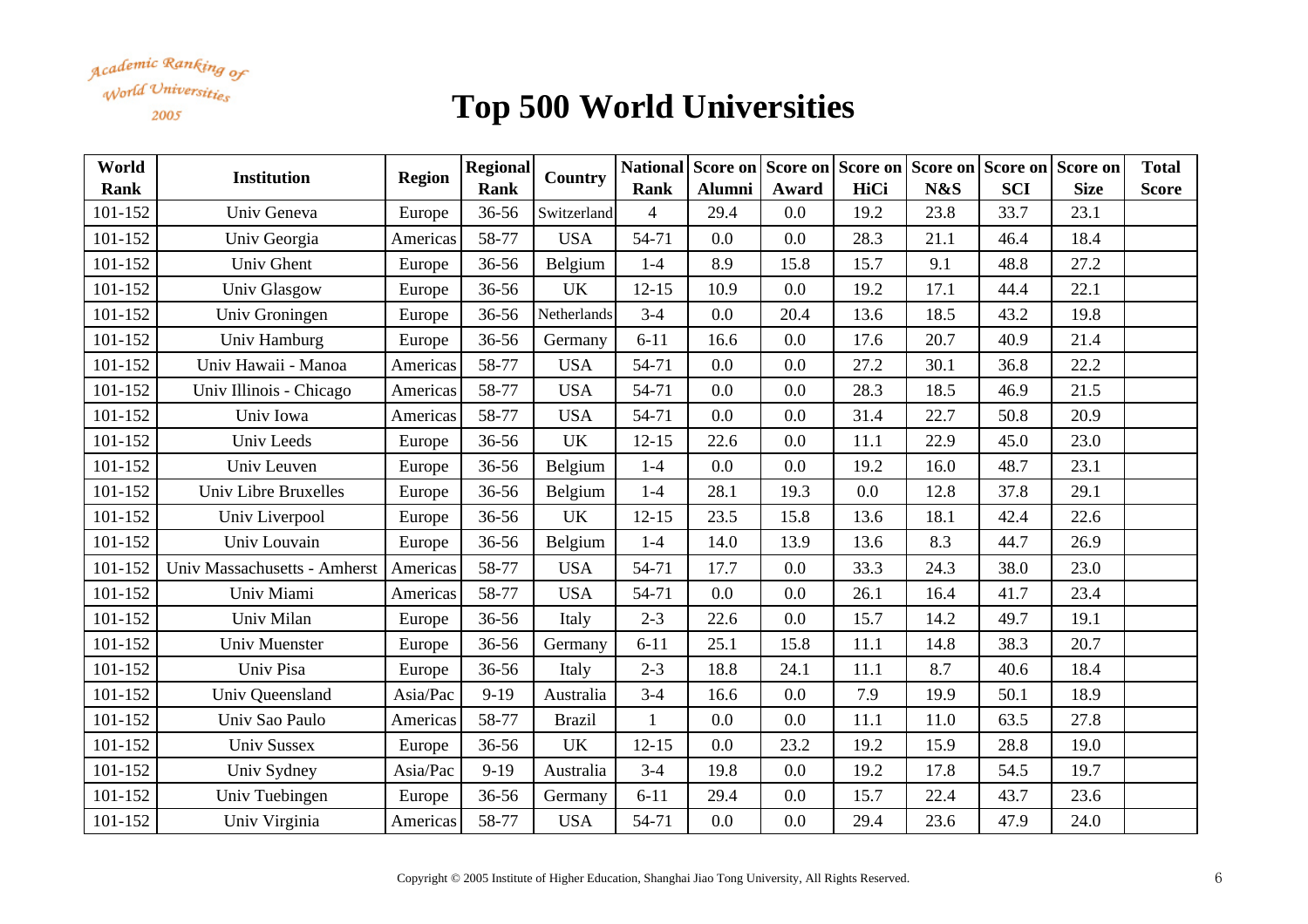Academic Ranking of World Universities 2005

| World<br><b>Rank</b> | <b>Institution</b>             | <b>Region</b>         | <b>Regional</b><br><b>Rank</b> | Country     | <b>Rank</b>  | <b>Alumni</b> | National Score on Score on Score on Score on Score on Score on<br>Award | HiCi | N&S  | <b>SCI</b> | <b>Size</b> | <b>Total</b><br><b>Score</b> |
|----------------------|--------------------------------|-----------------------|--------------------------------|-------------|--------------|---------------|-------------------------------------------------------------------------|------|------|------------|-------------|------------------------------|
| 101-152              | Univ Wuerzburg                 | Europe                | 36-56                          | Germany     | $6 - 11$     | 25.1          | 9.1                                                                     | 22.2 | 16.9 | 37.9       | 21.7        |                              |
| 101-152              | Weizmann Inst Sci              | Asia/Pac              | $9-19$                         | Israel      | $2 - 4$      | 0.0           | 0.0                                                                     | 26.1 | 35.1 | 33.6       | 23.4        |                              |
| 153-202              | <b>Brandeis Univ</b>           | Americas              | 78-100                         | <b>USA</b>  | 72-90        | 25.1          | 0.0                                                                     | 7.9  | 26.1 | 20.3       | 27.4        |                              |
| 153-202              | Cardiff Univ                   | Europe                | 57-79                          | <b>UK</b>   | $16-19$      | 0.0           | 0.0                                                                     | 13.6 | 17.0 | 42.5       | 20.3        |                              |
| 153-202              | Colorado State Univ            | Americas              | 78-100                         | <b>USA</b>  | 72-90        | 0.0           | 0.0                                                                     | 27.2 | 14.8 | 37.6       | 21.7        |                              |
| 153-202              | Erasmus Univ                   | Europe                | 57-79                          | Netherlands | $5 - 7$      | 0.0           | 15.8                                                                    | 15.7 | 11.0 | 29.8       | 17.0        |                              |
| 153-202              | Florida State Univ             | Americas              | 78-100                         | <b>USA</b>  | 72-90        | 0.0           | 0.0                                                                     | 22.2 | 17.1 | 37.9       | 18.4        |                              |
| 153-202              | Free Univ Amsterdam            | Europe                | 57-79                          | Netherlands | $5 - 7$      | 0.0           | 0.0                                                                     | 17.6 | 15.8 | 42.7       | 21.6        |                              |
| 153-202              | Gothenburg Univ                | Europe                | 57-79                          | Sweden      | 5            | 0.0           | 15.8                                                                    | 0.0  | 18.6 | 40.4       | 13.9        |                              |
| 153-202              | Iowa State Univ                | Americas              | 78-100                         | <b>USA</b>  | 72-90        | 0.0           | 0.0                                                                     | 24.8 | 11.5 | 45.0       | 18.4        |                              |
| 153-202              | Mt Sinai Sch Med               | Americas              | 78-100                         | <b>USA</b>  | 72-90        | 0.0           | 0.0                                                                     | 19.2 | 18.3 | 34.0       | 18.3        |                              |
| 153-202              | Natl Taiwan Univ               | Asia/Pac              | $20 - 23$                      | China-tw    |              | 15.4          | 0.0                                                                     | 7.9  | 7.3  | 53.2       | 15.8        |                              |
| 153-202              | Oregon Health & Sci Univ       | Americas              | 78-100                         | <b>USA</b>  | 72-90        | 0.0           | 0.0                                                                     | 17.6 | 23.9 | 35.2       | 19.6        |                              |
| 153-202              | Queen's Univ                   | Americas              | 78-100                         | Canada      | $6 - 8$      | 0.0           | 0.0                                                                     | 19.2 | 17.0 | 35.2       | 18.5        |                              |
| 153-202              | Rensselaer Polytechnic Inst    | Americas              | 78-100                         | <b>USA</b>  | 72-90        | 16.6          | 0.0                                                                     | 19.2 | 12.2 | 26.8       | 24.7        |                              |
| 153-202              | Swiss Fed Inst Tech - Lausanne | Europe                | 57-79                          | Switzerland | $5-6$        | 0.0           | 0.0                                                                     | 17.6 | 18.1 | 38.7       | 38.7        |                              |
| 153-202              | <b>Tech Univ Denmark</b>       | Europe                | 57-79                          | Denmark     | 3            | 8.9           | 12.9                                                                    | 17.6 | 11.8 | 30.6       | 16.9        |                              |
| 153-202              | Tsing Hua Univ                 | Asia/Pac              | $20 - 23$                      | China       | $\mathbf{1}$ | 14.0          | 0.0                                                                     | 0.0  | 9.9  | 55.7       | 19.1        |                              |
| 153-202              | Univ Alabama - Birmingham      | Americas              | 78-100                         | <b>USA</b>  | 72-90        | 0.0           | 0.0                                                                     | 17.6 | 14.2 | 43.5       | 23.2        |                              |
| 153-202              | Univ Autonoma Madrid           | Europe                | 57-79                          | Spain       | $1 - 2$      | 19.8          | 0.0                                                                     | 13.6 | 11.4 | 36.3       | 18.2        |                              |
| 153-202              | Univ Barcelona                 | Europe                | 57-79                          | Spain       | $1 - 2$      | 0.0           | 0.0                                                                     | 11.1 | 14.1 | 46.3       | 21.1        |                              |
| 153-202              | Univ Bern                      | Europe                | 57-79                          | Switzerland | $5-6$        | 16.6          | 0.0                                                                     | 11.1 | 23.5 | 35.5       | 26.8        |                              |
| 153-202              | Univ Calgary                   | Americas              | 78-100                         | Canada      | $6 - 8$      | 0.0           | 0.0                                                                     | 11.1 | 16.0 | 44.2       | 20.5        |                              |
| 153-202              | Univ Cincinnati - Cincinnati   | Americas              | 78-100                         | <b>USA</b>  | 72-90        | 0.0           | 0.0                                                                     | 24.8 | 12.1 | 44.8       | 20.6        |                              |
| 153-202              | Univ Connecticut - Storrs      | Americas <sup> </sup> | 78-100                         | <b>USA</b>  | 72-90        | 15.4          | 0.0                                                                     | 17.6 | 12.0 | 37.8       | 19.6        |                              |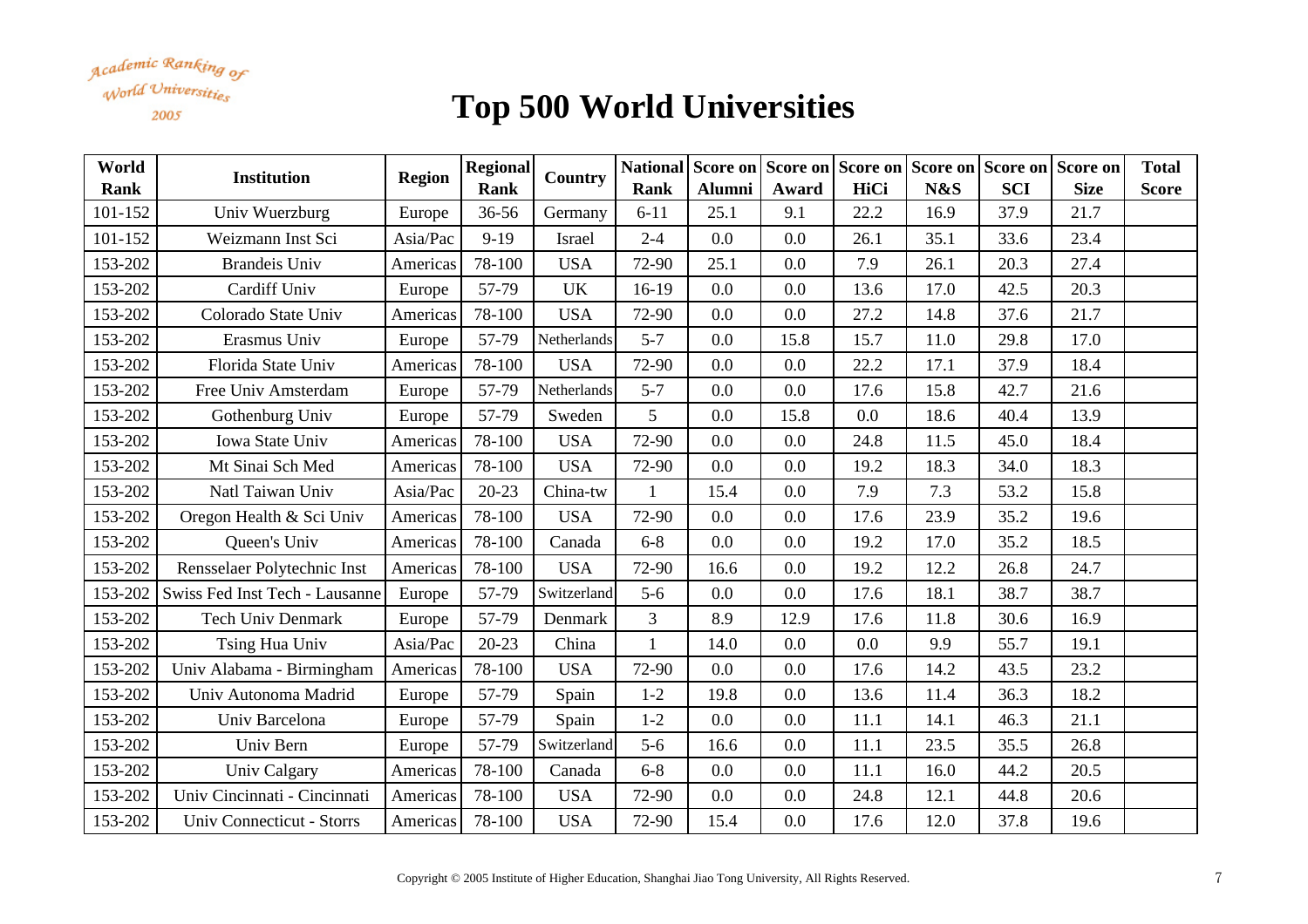Academic Ranking of World Universities 2005

| World       | <b>Institution</b>                                | <b>Region</b> | <b>Regional</b> | Country     |              |               |         | National Score on Score on Score on Score on Score on Score on |      |            |             | <b>Total</b> |
|-------------|---------------------------------------------------|---------------|-----------------|-------------|--------------|---------------|---------|----------------------------------------------------------------|------|------------|-------------|--------------|
| <b>Rank</b> |                                                   |               | <b>Rank</b>     |             | <b>Rank</b>  | <b>Alumni</b> | Award   | HiCi                                                           | N&S  | <b>SCI</b> | <b>Size</b> | <b>Score</b> |
| 153-202     | Univ Delaware                                     | Americas      | 78-100          | <b>USA</b>  | 72-90        | 14.0          | 0.0     | 20.8                                                           | 15.9 | 36.2       | 17.9        |              |
| 153-202     | Univ East Anglia                                  | Europe        | 57-79           | <b>UK</b>   | $16-19$      | 17.7          | 0.0     | 17.6                                                           | 20.2 | 25.1       | 16.5        |              |
| 153-202     | Univ Grenoble 1                                   | Europe        | 57-79           | France      | $6 - 8$      | 0.0           | 15.8    | 11.1                                                           | 14.4 | 32.5       | 17.2        |              |
| 153-202     | Univ Kiel                                         | Europe        | 57-79           | Germany     | $12 - 16$    | 15.4          | 15.8    | 11.1                                                           | 14.6 | 33.5       | 18.2        |              |
| 153-202     | Univ Koeln                                        | Europe        | 57-79           | Germany     | $12 - 16$    | 0.0           | 12.9    | 7.9                                                            | 19.1 | 36.6       | 18.7        |              |
| 153-202     | Univ Leicester                                    | Europe        | 57-79           | UK          | $16-19$      | 0.0           | 0.0     | 19.2                                                           | 19.9 | 35.4       | 19.1        |              |
| 153-202     | Univ Leipzig                                      | Europe        | 57-79           | Germany     | $12 - 16$    | 17.7          | 15.8    | 0.0                                                            | 10.0 | 37.3       | 18.5        |              |
| 153-202     | Univ Mainz                                        | Europe        | 57-79           | Germany     | $12 - 16$    | 0.0           | 8.3     | 15.7                                                           | 13.5 | 37.9       | 18.7        |              |
| 153-202     | Univ Marburg                                      | Europe        | 57-79           | Germany     | $12 - 16$    | 17.7          | 0.0     | 15.7                                                           | 12.6 | 34.7       | 17.9        |              |
| 153-202     | Univ Maryland - Baltimore                         | Americas      | 78-100          | <b>USA</b>  | 72-90        | 0.0           | 0.0     | 19.2                                                           | 18.6 | 38.4       | 19.9        |              |
| 153-202     | <b>Univ Montreal</b>                              | Americas      | 78-100          | Canada      | $6 - 8$      | 15.4          | 0.0     | 7.9                                                            | 12.1 | 50.4       | 22.7        |              |
| 153-202     | Univ Nacl Autonoma Mexico                         | Americas      | 78-100          | Mexico      | $\mathbf{1}$ | 16.6          | 0.0     | 7.9                                                            | 15.1 | 49.0       | 22.6        |              |
| 153-202     | Univ Nebraska - Lincoln                           | Americas      | 78-100          | <b>USA</b>  | 72-90        | 17.7          | 0.0     | 15.7                                                           | 17.2 | 36.8       | 18.2        |              |
| 153-202     | Univ New South Wales                              | Asia/Pac      | $20 - 23$       | Australia   | $5-6$        | 0.0           | 0.0     | 19.2                                                           | 14.3 | 47.0       | 17.6        |              |
| 153-202     | Univ Notre Dame                                   | Americas      | 78-100          | <b>USA</b>  | 72-90        | 16.6          | 0.0     | 11.1                                                           | 18.9 | 34.1       | 20.0        |              |
| 153-202     | Univ Padua                                        | Europe        | 57-79           | Italy       | $4 - 5$      | 0.0           | 0.0     | 13.6                                                           | 13.7 | 46.3       | 16.9        |              |
| 153-202     | Univ Paris 05                                     | Europe        | 57-79           | France      | $6 - 8$      | 16.0          | 12.2    | 11.1                                                           | 12.4 | 27.8       | 15.5        |              |
| 153-202     | Univ Paris 07                                     | Europe        | 57-79           | France      | $6 - 8$      | 18.2          | 14.1    | 11.1                                                           | 15.6 | 34.5       | 18.6        |              |
| 153-202     | Univ Southampton                                  | Europe        | 57-79           | <b>UK</b>   | $16-19$      | 0.0           | 0.0     | 20.8                                                           | 11.9 | 43.4       | 21.0        |              |
| 153-202     | Univ Tennessee - Knoxville                        | Americas      | 78-100          | <b>USA</b>  | 72-90        | 14.0          | 0.0     | 20.8                                                           | 18.0 | 39.3       | 17.1        |              |
| 153-202     | Univ Texas Health Sci Center - Houston            | Americas      | 78-100          | <b>USA</b>  | 72-90        | 0.0           | 15.8    | 17.6                                                           | 16.8 | 29.7       | 17.6        |              |
| 153-202     | Univ Texas M.D. Anderson Cancer Center   Americas |               | 78-100          | <b>USA</b>  | 72-90        | 0.0           | 0.0     | 23.6                                                           | 12.4 | 39.5       | 20.2        |              |
| 153-202     | Univ Turin                                        | Europe        | 57-79           | Italy       | $4 - 5$      | 21.7          | $0.0\,$ | 11.1                                                           | 10.8 | 38.2       | 16.8        |              |
| 153-202     | Univ Wageningen                                   | Europe        | 57-79           | Netherlands | $5 - 7$      | 0.0           | 0.0     | 23.6                                                           | 17.0 | 35.2       | 23.8        |              |
| 153-202     | Univ Western Australia                            | Asia/Pac      | $20 - 23$       | Australia   | $5-6$        | 0.0           | 0.0     | 20.8                                                           | 13.8 | 40.1       | 21.0        |              |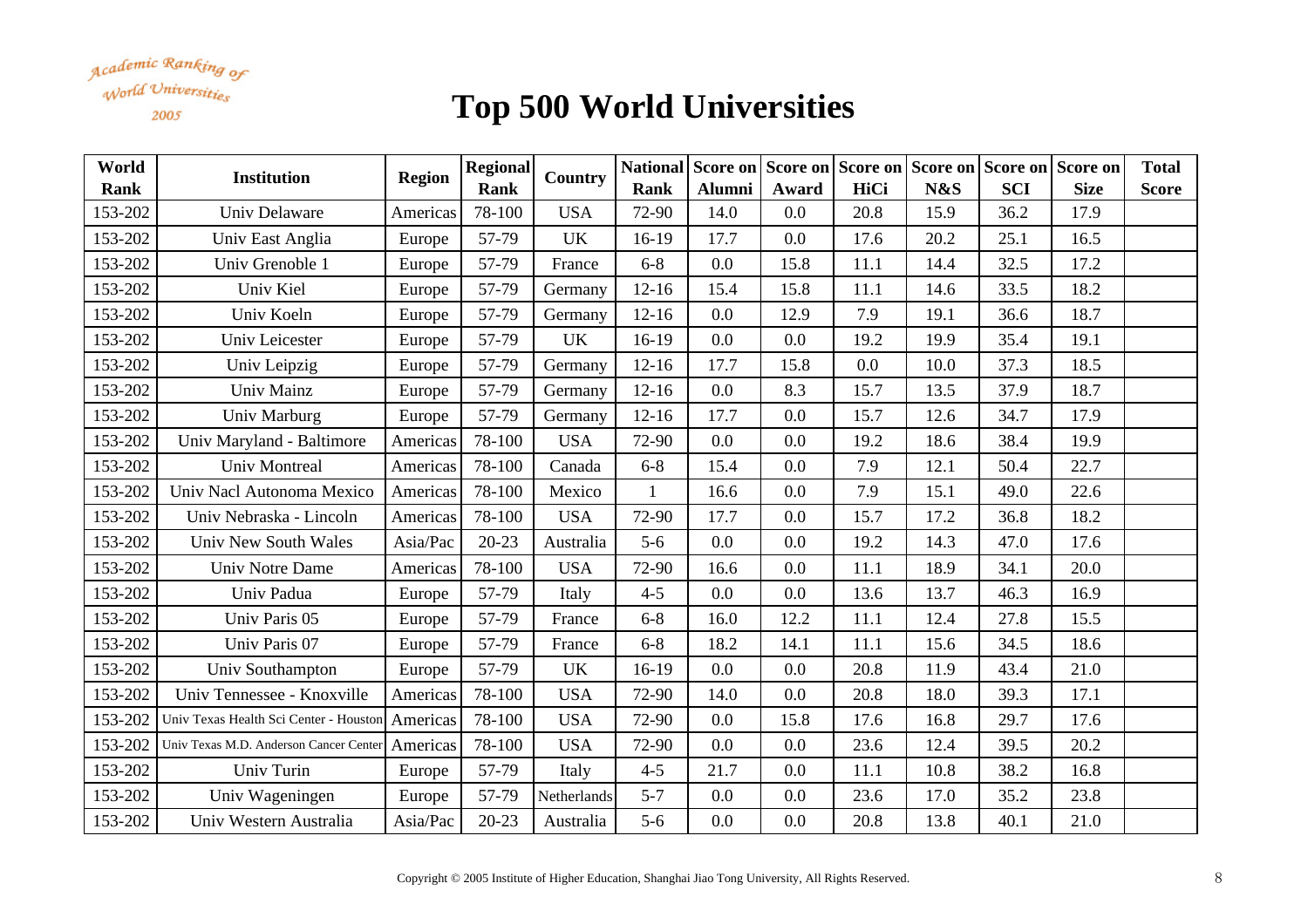Academic Ranking of World Universities 2005

| World       | <b>Institution</b>                 | <b>Region</b> | <b>Regional</b> | Country     |                |               |       | National Score on Score on Score on Score on Score on Score on |      |            |             | <b>Total</b> |
|-------------|------------------------------------|---------------|-----------------|-------------|----------------|---------------|-------|----------------------------------------------------------------|------|------------|-------------|--------------|
| <b>Rank</b> |                                    |               | <b>Rank</b>     |             | Rank           | <b>Alumni</b> | Award | HiCi                                                           | N&S  | <b>SCI</b> | <b>Size</b> | <b>Score</b> |
| 153-202     | Virginia Commonwealth Univ         | Americas      | 78-100          | <b>USA</b>  | 72-90          | 14.0          | 14.4  | 20.8                                                           | 7.7  | 33.4       | 17.4        |              |
| 153-202     | Virginia Tech                      | Americas      | 78-100          | <b>USA</b>  | 72-90          | 15.4          | 0.0   | 17.6                                                           | 12.4 | 40.3       | 17.0        |              |
| 203-300     | <b>Chalmers Univ Tech</b>          | Europe        | 80-123          | Sweden      | $6-9$          | 0.0           | 0.0   | 17.6                                                           | 9.8  | 31.0       | 18.1        |              |
| 203-300     | <b>Charles Univ Prague</b>         | Europe        | 80-123          | Czech       | $\mathbf{1}$   | 15.4          | 0.0   | 0.0                                                            | 11.3 | 37.1       | 17.1        |              |
| 203-300     | Chinese Univ Hong Kong             | Asia/Pac      | 24-36           | China-hk    | $1 - 3$        | 0.0           | 0.0   | 13.6                                                           | 5.1  | 43.3       | 21.6        |              |
| 203-300     | Dalhousie Univ                     | Americas      | 101-140         | Canada      | $9 - 17$       | 0.0           | 0.0   | 15.7                                                           | 18.1 | 34.8       | 18.0        |              |
| 203-300     | Delft Univ Tech                    | Europe        | 80-123          | Netherlands | $8-9$          | 15.4          | 0.0   | 0.0                                                            | 21.9 | 36.2       | 15.8        |              |
| 203-300     | Ecole Polytechnique                | Europe        | 80-123          | France      | $9 - 13$       | 22.6          | 0.0   | 7.9                                                            | 14.1 | 28.4       | 15.4        |              |
| 203-300     | George Mason Univ                  | Americas      | 101-140         | <b>USA</b>  | 91-119         | 0.0           | 32.9  | 11.1                                                           | 0.0  | 24.3       | 18.3        |              |
| 203-300     | George Washington Univ             | Americas      | 101-140         | <b>USA</b>  | 91-119         | 15.4          | 0.0   | 11.1                                                           | 12.6 | 32.9       | 17.6        |              |
| 203-300     | Georgetown Univ                    | Americas      | 101-140         | <b>USA</b>  | 91-119         | 0.0           | 0.0   | 7.9                                                            | 13.5 | 34.8       | 19.7        |              |
| 203-300     | Hiroshima Univ                     | Asia/Pac      | 24-36           | Japan       | $10-13$        | 0.0           | 0.0   | 7.9                                                            | 10.4 | 40.6       | 19.2        |              |
| 203-300     | Hong Kong Univ Sci & Tech          | Asia/Pac      | 24-36           | China-hk    | $1 - 3$        | 0.0           | 0.0   | 17.6                                                           | 10.1 | 34.5       | 24.6        |              |
| 203-300     | Innsbruck Univ                     | Europe        | 80-123          | Austria     | $\overline{2}$ | 0.0           | 11.2  | 7.9                                                            | 19.2 | 29.8       | 16.1        |              |
| 203-300     | Kansas State Univ                  | Americas      | 101-140         | <b>USA</b>  | 91-119         | 0.0           | 0.0   | 11.1                                                           | 12.7 | 31.8       | 15.8        |              |
| 203-300     | Keio Univ                          | Asia/Pac      | 24-36           | Japan       | $10-13$        | 0.0           | 0.0   | 7.9                                                            | 14.2 | 36.5       | 17.0        |              |
| 203-300     | Kobe Univ                          | Asia/Pac      | 24-36           | Japan       | $10-13$        | 0.0           | 0.0   | 13.6                                                           | 15.0 | 33.1       | 16.9        |              |
| 203-300     | <b>London Sch Economics</b>        | Europe        | 80-123          | <b>UK</b>   | $20 - 30$      | 19.8          | 0.0   | 15.7                                                           |      | 26.1       | 16.2        |              |
| 203-300     | Louisiana State Univ - Baton Rouge | Americas      | 101-140         | <b>USA</b>  | 91-119         | 0.0           | 0.0   | 13.6                                                           | 11.8 | 39.0       | 15.6        |              |
| 203-300     | Macquarie Univ                     | Asia/Pac      | 24-36           | Australia   | $7-9$          | 0.0           | 0.0   | 13.6                                                           | 15.9 | 25.6       | 17.9        |              |
| 203-300     | Monash Univ                        | Asia/Pac      | 24-36           | Australia   | $7-9$          | 0.0           | 0.0   | 7.9                                                            | 15.4 | 44.6       | 14.7        |              |
| 203-300     | Norwegian Univ Sci & Tech          | Europe        | 80-123          | Norway      | $\overline{2}$ | 18.8          | 0.0   | 0.0                                                            | 15.7 | 30.5       | 15.6        |              |
| 203-300     | Okayama Univ                       | Asia/Pac      | 24-36           | Japan       | $10-13$        | 0.0           | 0.0   | 7.9                                                            | 10.4 | 36.0       | 18.3        |              |
| 203-300     | Peking Univ                        | Asia/Pac      | 24-36           | China       | $\overline{2}$ | 0.0           | 0.0   | 0.0                                                            | 11.3 | 52.2       | 17.2        |              |
| 203-300     | Queen Mary, Univ London            | Europe        | 80-123          | <b>UK</b>   | $20 - 30$      | 24.3          | 0.0   | 15.7                                                           | 7.4  | 30.2       | 16.5        |              |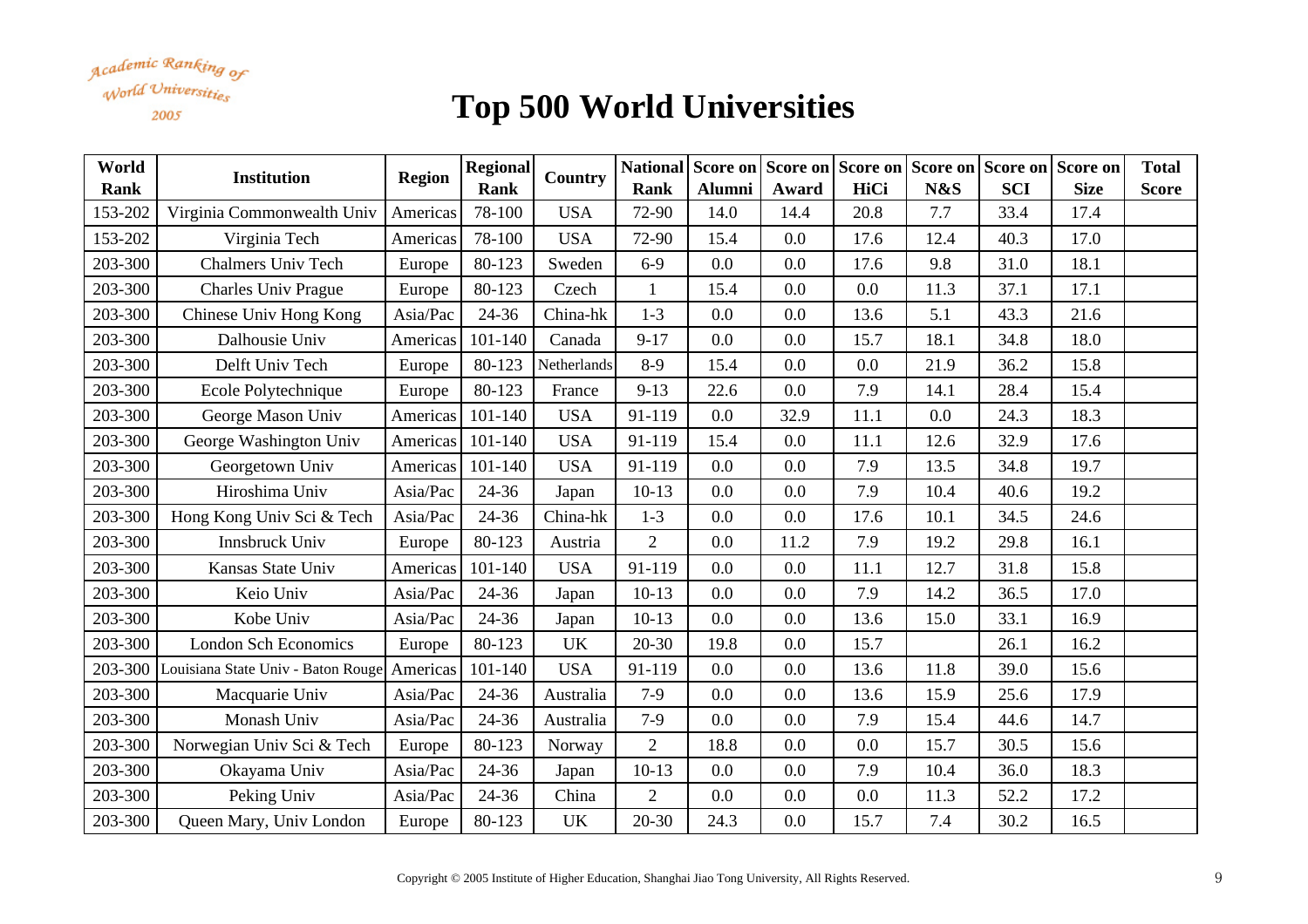

| World<br><b>Rank</b> | <b>Institution</b>              | <b>Region</b> | <b>Regional</b><br><b>Rank</b> | Country      | <b>Rank</b>    | <b>Alumni</b> | National Score on Score on Score on Score on Score on Score on<br>Award | HiCi | N&S  | <b>SCI</b> | <b>Size</b> | <b>Total</b><br><b>Score</b> |
|----------------------|---------------------------------|---------------|--------------------------------|--------------|----------------|---------------|-------------------------------------------------------------------------|------|------|------------|-------------|------------------------------|
| 203-300              | Queen's Univ Belfast            | Europe        | 80-123                         | <b>UK</b>    | $20 - 30$      | 23.5          | 0.0                                                                     | 0.0  | 10.8 | 33.5       | 16.5        |                              |
| 203-300              | Royal Inst Tech                 | Europe        | 80-123                         | Sweden       | $6-9$          | 0.0           | 15.8                                                                    | 7.9  | 10.9 | 35.1       | 17.1        |                              |
| 203-300              | State Univ New York - Albany    | Americas      | 101-140                        | <b>USA</b>   | 91-119         | 0.0           | 0.0                                                                     | 22.2 | 9.8  | 29.1       | 20.0        |                              |
| 203-300              | State Univ New York - Buffalo   | Americas      | 101-140                        | <b>USA</b>   | 91-119         | 0.0           | 0.0                                                                     | 15.7 | 11.5 | 39.1       | 16.1        |                              |
| 203-300              | Swedish Univ Agr Sci            | Europe        | 80-123                         | Sweden       | $6-9$          | 0.0           | 0.0                                                                     | 13.6 | 17.0 | 29.9       | 14.8        |                              |
| 203-300              | Syracuse Univ                   | Americas      | 101-140                        | <b>USA</b>   | 91-119         | 0.0           | 0.0                                                                     | 15.7 | 14.1 | 26.8       | 15.2        |                              |
| 203-300              | Tech Univ Aachen                | Europe        | 80-123                         | Germany      | $17 - 23$      | 6.3           | 0.0                                                                     | 7.9  | 7.4  | 39.0       | 17.3        |                              |
| 203-300              | Tech Univ Berlin                | Europe        | 80-123                         | Germany      | $17 - 23$      | 23.5          | 0.0                                                                     | 11.1 | 8.9  | 29.7       | 15.7        |                              |
| 203-300              | Thomas Jefferson Univ           | Americas      | 101-140                        | <b>USA</b>   | 91-119         | 0.0           | 0.0                                                                     | 15.7 | 14.5 | 29.3       | 15.4        |                              |
| 203-300              | <b>Trinity Coll Dublin</b>      | Europe        | 80-123                         | Ireland      | 1              | 15.4          | 14.4                                                                    | 0.0  | 11.9 | 27.4       | 14.8        |                              |
| 203-300              | Tulane Univ                     | Americas      | 101-140                        | <b>USA</b>   | 91-119         | 0.0           | 0.0                                                                     | 15.7 | 11.4 | 30.3       | 14.5        |                              |
| 203-300              | Umea Univ                       | Europe        | 80-123                         | Sweden       | $6-9$          | 0.0           | 0.0                                                                     | 15.7 | 17.1 | 31.3       | 13.6        |                              |
| 203-300              | Univ Adelaide                   | Asia/Pac      | 24-36                          | Australia    | $7-9$          | 10.9          | 0.0                                                                     | 11.1 | 12.0 | 35.2       | 19.0        |                              |
| 203-300              | Univ Alaska - Fairbanks         | Americas      | 101-140                        | <b>USA</b>   | 91-119         | 0.0           | 0.0                                                                     | 15.7 | 17.9 | 19.5       | 23.1        |                              |
| 203-300              | Univ Antwerp                    | Europe        | 80-123                         | Belgium      | $5-6$          | 0.0           | 0.0                                                                     | 11.1 | 11.3 | 33.6       | 24.3        |                              |
| 203-300              | Univ Athens                     | Europe        | 80-123                         | Greece       | $\mathbf{1}$   | 0.0           | 0.0                                                                     | 7.9  | 5.9  | 40.1       | 17.5        |                              |
| 203-300              | <b>Univ Auckland</b>            | Asia/Pac      | 24-36                          | New Zealand  | $\mathbf{1}$   | 17.7          | 0.0                                                                     | 11.1 | 16.3 | 33.9       | 17.5        |                              |
| 203-300              | Univ Bochum                     | Europe        | 80-123                         | Germany      | $17 - 23$      | 0.0           | 0.0                                                                     | 11.1 | 15.0 | 39.3       | 18.5        |                              |
| 203-300              | Univ Bologna                    | Europe        | 80-123                         | Italy        | $6 - 9$        | 0.0           | 0.0                                                                     | 7.9  | 10.6 | 48.9       | 15.5        |                              |
| 203-300              | Univ Bordeaux 1                 | Europe        | 80-123                         | France       | $9 - 13$       | 8.9           | 0.0                                                                     | 13.6 | 11.4 | 27.0       | 14.0        |                              |
| 203-300              | <b>Univ Buenos Aires</b>        | Americas      | 101-140                        | Argentina    | $\mathbf{1}$   | 21.7          | 0.0                                                                     | 0.0  | 9.0  | 36.6       | 17.3        |                              |
| 203-300              | Univ Cape Town                  | Africas       |                                | South Africa | $\mathbf{1}$   | 25.1          | 0.0                                                                     | 11.1 | 11.1 | 30.3       | 16.3        |                              |
| 203-300              | Univ Colorado Health Sci Center | Americas      | 101-140                        | <b>USA</b>   | 91-119         | 0.0           | 0.0                                                                     | 15.7 | 17.1 | 34.0       | 17.5        |                              |
| 203-300              | Univ Complutense - Madrid       | Europe        | 80-123                         | Spain        | $\overline{3}$ | 0.0           | 0.0                                                                     | 0.0  | 12.6 | 41.3       | 18.3        |                              |
| 203-300              | Univ Dundee                     | Europe        | 80-123                         | UK           | $20 - 30$      | 0.0           | 0.0                                                                     | 13.6 | 15.1 | 28.0       | 14.7        |                              |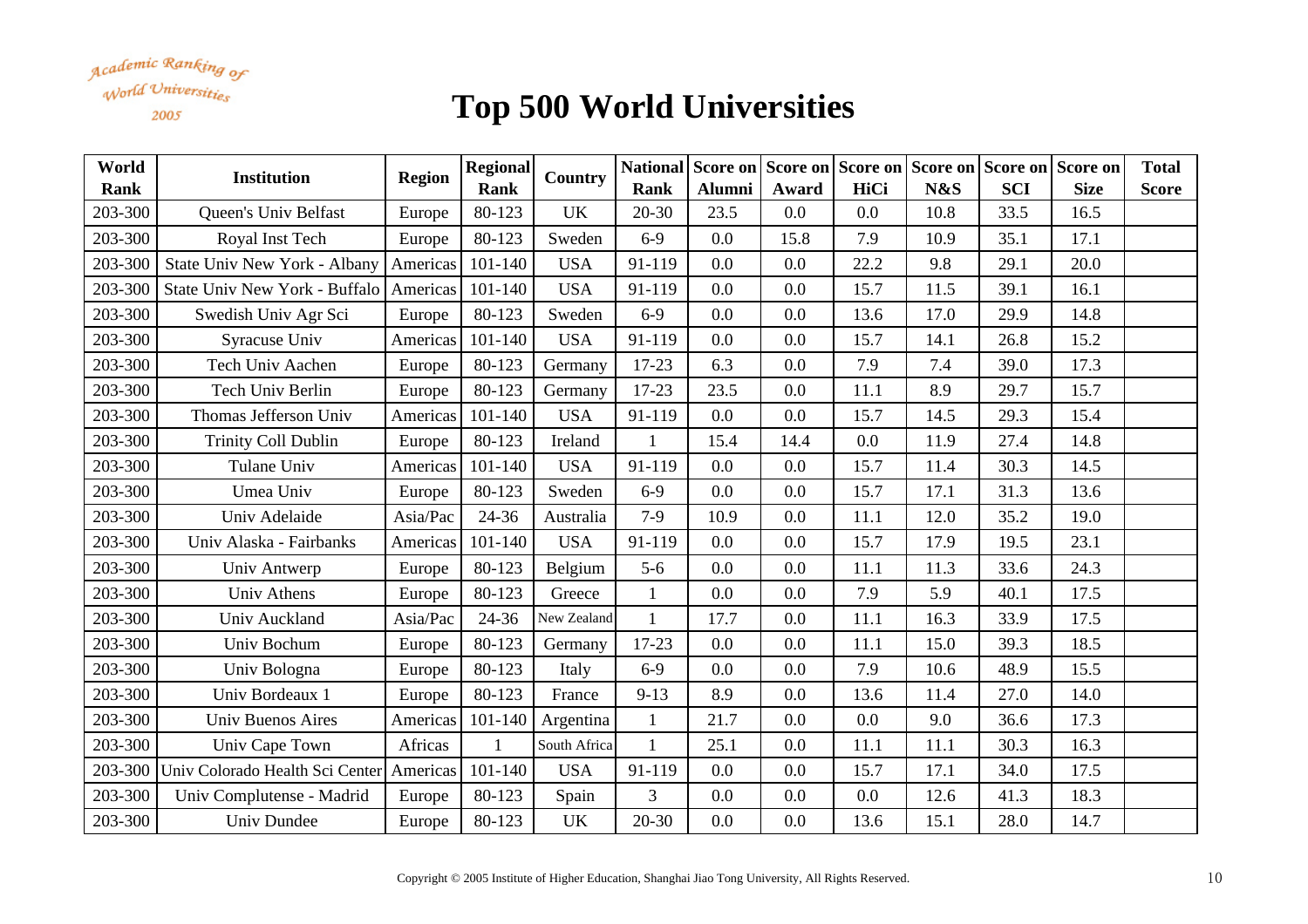Academic Ranking of World Universities 2005

| World<br><b>Rank</b> | <b>Institution</b>              | <b>Region</b> | <b>Regional</b><br><b>Rank</b> | Country       | <b>Rank</b>    | <b>Alumni</b> | Award | HiCi | National Score on Score on Score on Score on Score on Score on<br>N&S | <b>SCI</b> | <b>Size</b> | <b>Total</b><br><b>Score</b> |
|----------------------|---------------------------------|---------------|--------------------------------|---------------|----------------|---------------|-------|------|-----------------------------------------------------------------------|------------|-------------|------------------------------|
| 203-300              | Univ Durham                     | Europe        | 80-123                         | <b>UK</b>     | $20 - 30$      | 0.0           | 0.0   | 19.2 | 15.7                                                                  | 33.7       | 17.8        |                              |
| 203-300              | Univ Erlangen Nuernberg         | Europe        | 80-123                         | Germany       | $17 - 23$      | 0.0           | 0.0   | 13.6 | 9.8                                                                   | 41.1       | 18.9        |                              |
| 203-300              | Univ Estadual Campinas          | Americas      | 101-140                        | <b>Brazil</b> | $\overline{2}$ | 0.0           | 0.0   | 7.9  | 6.2                                                                   | 40.6       | 17.8        |                              |
| 203-300              | Univ Florence                   | Europe        | 80-123                         | Italy         | $6-9$          | 0.0           | 0.0   | 13.6 | 16.4                                                                  | 40.4       | 15.8        |                              |
| 203-300              | Univ Genova                     | Europe        | 80-123                         | Italy         | $6-9$          | 0.0           | 0.0   | 15.7 | 5.4                                                                   | 34.4       | 14.2        |                              |
| 203-300              | Univ Guelph                     | Americas      | 101-140                        | Canada        | $9 - 17$       | 0.0           | 0.0   | 13.6 | 11.0                                                                  | 32.9       | 15.8        |                              |
| 203-300              | Univ Halle - Wittenberg         | Europe        | 80-123                         | Germany       | $17 - 23$      | 6.3           | 9.1   | 7.9  | 8.1                                                                   | 29.8       | 14.2        |                              |
| 203-300              | Univ Hong Kong                  | Asia/Pac      | 24-36                          | China-hk      | $1-3$          | 0.0           | 0.0   | 7.9  | 10.9                                                                  | 46.3       | 21.3        |                              |
| 203-300              | Univ Houston                    | Americas      | 101-140                        | <b>USA</b>    | 91-119         | 0.0           | 0.0   | 22.2 | 8.1                                                                   | 33.9       | 16.7        |                              |
| 203-300              | Univ Kansas - Lawrence          | Americas      | 101-140                        | <b>USA</b>    | 91-119         | 15.4          | 0.0   | 7.9  | 15.3                                                                  | 32.3       | 14.4        |                              |
| 203-300              | Univ Karlsruhe                  | Europe        | 80-123                         | Germany       | $17 - 23$      | 6.3           | 0.0   | 11.1 | 13.9                                                                  | 33.0       | 16.0        |                              |
| 203-300              | Univ Kentucky                   | Americas      | 101-140                        | <b>USA</b>    | 91-119         | 14.0          | 0.0   | 7.9  | 9.6                                                                   | 43.5       | 17.4        |                              |
| 203-300              | Univ Lancaster                  | Europe        | 80-123                         | <b>UK</b>     | $20 - 30$      | 0.0           | 0.0   | 17.6 | 10.2                                                                  | 28.4       | 14.8        |                              |
| 203-300              | Univ Laval                      | Americas      | 101-140                        | Canada        | $9 - 17$       | 0.0           | 0.0   | 15.7 | 11.4                                                                  | 37.2       | 17.8        |                              |
| 203-300              | Univ Liege                      | Europe        | 80-123                         | Belgium       | $5-6$          | 10.9          | 0.0   | 7.9  | 10.7                                                                  | 30.3       | 23.2        |                              |
| 203-300              | Univ Lyon 1                     | Europe        | 80-123                         | France        | $9 - 13$       | 15.4          | 0.0   | 0.0  | 11.5                                                                  | 36.5       | 16.9        |                              |
| 203-300              | Univ Manitoba                   | Americas      | 101-140                        | Canada        | $9 - 17$       | 0.0           | 0.0   | 17.6 | 7.1                                                                   | 33.9       | 16.5        |                              |
| 203-300              | Univ Massachusetts Med Sch      | Americas      | 101-140                        | <b>USA</b>    | 91-119         | 0.0           | 0.0   | 13.6 | 24.4                                                                  | 28.2       | 16.9        |                              |
| 203-300              | Univ Med & Dentistry New Jersey | Americas      | 101-140                        | <b>USA</b>    | 91-119         | 0.0           | 0.0   | 22.2 | 10.1                                                                  | 33.6       | 17.6        |                              |
| 203-300              | Univ Missouri - Columbia        | Americas      | 101-140                        | <b>USA</b>    | 91-119         | 12.5          | 0.0   | 7.9  | 13.1                                                                  | 41.8       | 14.5        |                              |
| 203-300              | Univ Montpellier 2              | Europe        | 80-123                         | France        | $9 - 13$       | 14.0          | 0.0   | 13.6 | 16.9                                                                  | 31.2       | 16.7        |                              |
| 203-300              | Univ Naples Federico II         | Europe        | 80-123                         | Italy         | $6 - 9$        | 0.0           | 0.0   | 7.9  | 9.1                                                                   | 42.1       | 12.4        |                              |
| 203-300              | Univ New Mexico - Albuquerque   | Americas      | 101-140                        | <b>USA</b>    | 91-119         | 0.0           | 0.0   | 11.1 | 19.6                                                                  | 36.3       | 18.9        |                              |
| 203-300              | Univ Newcastle                  | Europe        | 80-123                         | <b>UK</b>     | $20 - 30$      | 0.0           | 0.0   | 11.1 | 20.1                                                                  | 37.8       | 18.8        |                              |
| 203-300              | Univ Nijmegen                   | Europe        | 80-123                         | Netherlands   | $8-9$          | 0.0           | 0.0   | 7.9  | 18.8                                                                  | 40.1       | 19.9        |                              |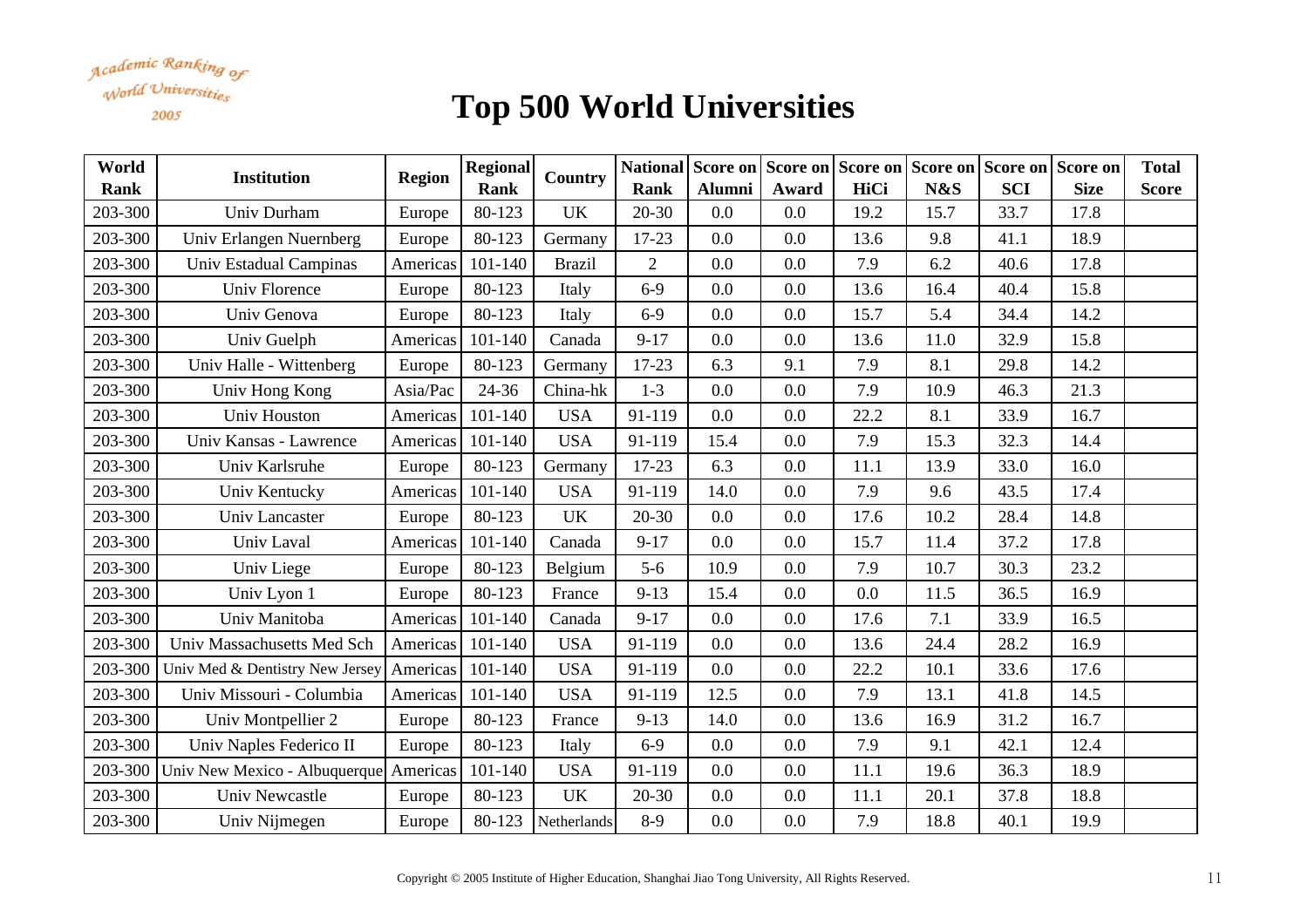Academic Ranking of World Universities 2005

| World       | <b>Institution</b>                                   | <b>Region</b> | <b>Regional</b> | Country     |                | National Score on Score on Score on Score on Score on Score on |         |      |      |            |             | <b>Total</b> |
|-------------|------------------------------------------------------|---------------|-----------------|-------------|----------------|----------------------------------------------------------------|---------|------|------|------------|-------------|--------------|
| <b>Rank</b> |                                                      |               | Rank            |             | <b>Rank</b>    | <b>Alumni</b>                                                  | Award   | HiCi | N&S  | <b>SCI</b> | <b>Size</b> | <b>Score</b> |
| 203-300     | Univ Oregon                                          | Americas      | 101-140         | <b>USA</b>  | 91-119         | 14.0                                                           | 0.0     | 11.1 | 23.1 | 28.5       | 18.3        |              |
| 203-300     | Univ Ottawa                                          | Americas      | 101-140         | Canada      | $9 - 17$       | 0.0                                                            | 0.0     | 7.9  | 12.5 | 37.6       | 17.2        |              |
| 203-300     | Univ Reading                                         | Europe        | 80-123          | UK          | 20-30          | 0.0                                                            | $0.0\,$ | 13.6 | 17.9 | 31.0       | 16.3        |              |
| 203-300     | Univ Saskatchewan                                    | Americas      | 101-140         | Canada      | $9 - 17$       | 12.5                                                           | 0.0     | 17.6 | 6.2  | 32.9       | 16.5        |              |
| 203-300     | Univ South Carolina - Columbia Americas              |               | 101-140         | <b>USA</b>  | 91-119         | 0.0                                                            | 0.0     | 13.6 | 16.0 | 35.9       | 17.0        |              |
| 203-300     | Univ South Florida                                   | Americas      | 101-140         | <b>USA</b>  | 91-119         | 0.0                                                            | 0.0     | 15.7 | 9.9  | 36.6       | 13.7        |              |
| 203-300     | Univ Southern Denmark                                | Europe        | 80-123          | Denmark     | $\overline{4}$ | 0.0                                                            | 0.0     | 15.7 | 13.5 | 28.9       | 15.1        |              |
| 203-300     | Univ St Andrews                                      | Europe        | 80-123          | <b>UK</b>   | 20-30          | 14.0                                                           | 0.0     | 7.9  | 22.0 | 30.8       | 17.0        |              |
| 203-300     | <b>Univ Stuttgart</b>                                | Europe        | 80-123          | Germany     | $17 - 23$      | 17.7                                                           | 0.0     | 7.9  | 8.6  | 30.1       | 14.6        |              |
| 203-300     | Univ Szeged                                          | Europe        | 80-123          | Hungary     | 1              | 0.0                                                            | 15.8    | 7.9  | 8.7  | 24.7       | 13.4        |              |
| 203-300     | Univ Texas Health Sci Center - San Antonio           | Americas      | 101-140         | <b>USA</b>  | 91-119         | 0.0                                                            | 0.0     | 22.2 | 9.8  | 27.7       | 15.7        |              |
| 203-300     | Univ Texas Med Branch - Galveston                    | Americas      | 101-140         | <b>USA</b>  | 91-119         | 0.0                                                            | 0.0     | 19.2 | 8.5  | 30.5       | 15.7        |              |
| 203-300     | Univ Toulouse 3                                      | Europe        | 80-123          | France      | $9 - 13$       | 0.0                                                            | 6.4     | 7.9  | 16.9 | 33.8       | 16.6        |              |
| 203-300     | Univ Turku                                           | Europe        | 80-123          | Finland     | $\overline{2}$ | 0.0                                                            | 0.0     | 11.1 | 12.7 | 33.6       | 16.0        |              |
| 203-300     | Univ Vermont                                         | Americas      | 101-140         | <b>USA</b>  | 91-119         | 17.7                                                           | 0.0     | 15.7 | 11.2 | 28.6       | 20.5        |              |
| 203-300     | Univ Victoria                                        | Americas      | 101-140         | Canada      | $9 - 17$       | 0.0                                                            | 0.0     | 13.6 | 12.3 | 30.1       | 15.0        |              |
| 203-300     | Univ Warwick                                         | Europe        | 80-123          | <b>UK</b>   | $20 - 30$      | 0.0                                                            | 0.0     | 11.1 | 14.1 | 33.9       | 16.3        |              |
| 203-300     | Univ Waterloo                                        | Americas      | 101-140         | Canada      | $9 - 17$       | 0.0                                                            | 0.0     | 19.2 | 11.4 | 38.7       | 19.0        |              |
| 203-300     | Univ Western Ontario                                 | Americas      | 101-140         | Canada      | $9 - 17$       | 0.0                                                            | 0.0     | 7.9  | 17.1 | 42.2       | 19.6        |              |
| 203-300     | Univ York                                            | Europe        | 80-123          | <b>UK</b>   | $20 - 30$      | 0.0                                                            | 0.0     | 11.1 | 15.4 | 33.6       | 16.4        |              |
| 203-300     | Wake Forest Univ                                     | Americas      | 101-140         | <b>USA</b>  | 91-119         | 0.0                                                            | 0.0     | 11.1 | 10.9 | 33.4       | 23.2        |              |
|             | 203-300   Washington State Univ - Pullman   Americas |               | 101-140         | <b>USA</b>  | 91-119         | 0.0                                                            | 0.0     | 20.8 | 15.5 | 33.6       | 16.9        |              |
| 203-300     | Wayne State Univ                                     | Americas      | 101-140         | <b>USA</b>  | 91-119         | 0.0                                                            | 0.0     | 7.9  | 9.6  | 39.9       | 17.7        |              |
| 203-300     | Yeshiva Univ                                         | Americas      | 101-140         | <b>USA</b>  | 91-119         | 0.0                                                            | 0.0     | 11.1 | 22.0 | 34.5       | 20.5        |              |
| 203-300     | Yonsei Univ                                          | Asia/Pac      | 24-36           | South Korea | $\overline{2}$ | 0.0                                                            | 0.0     | 7.9  | 9.7  | 43.9       | 19.4        |              |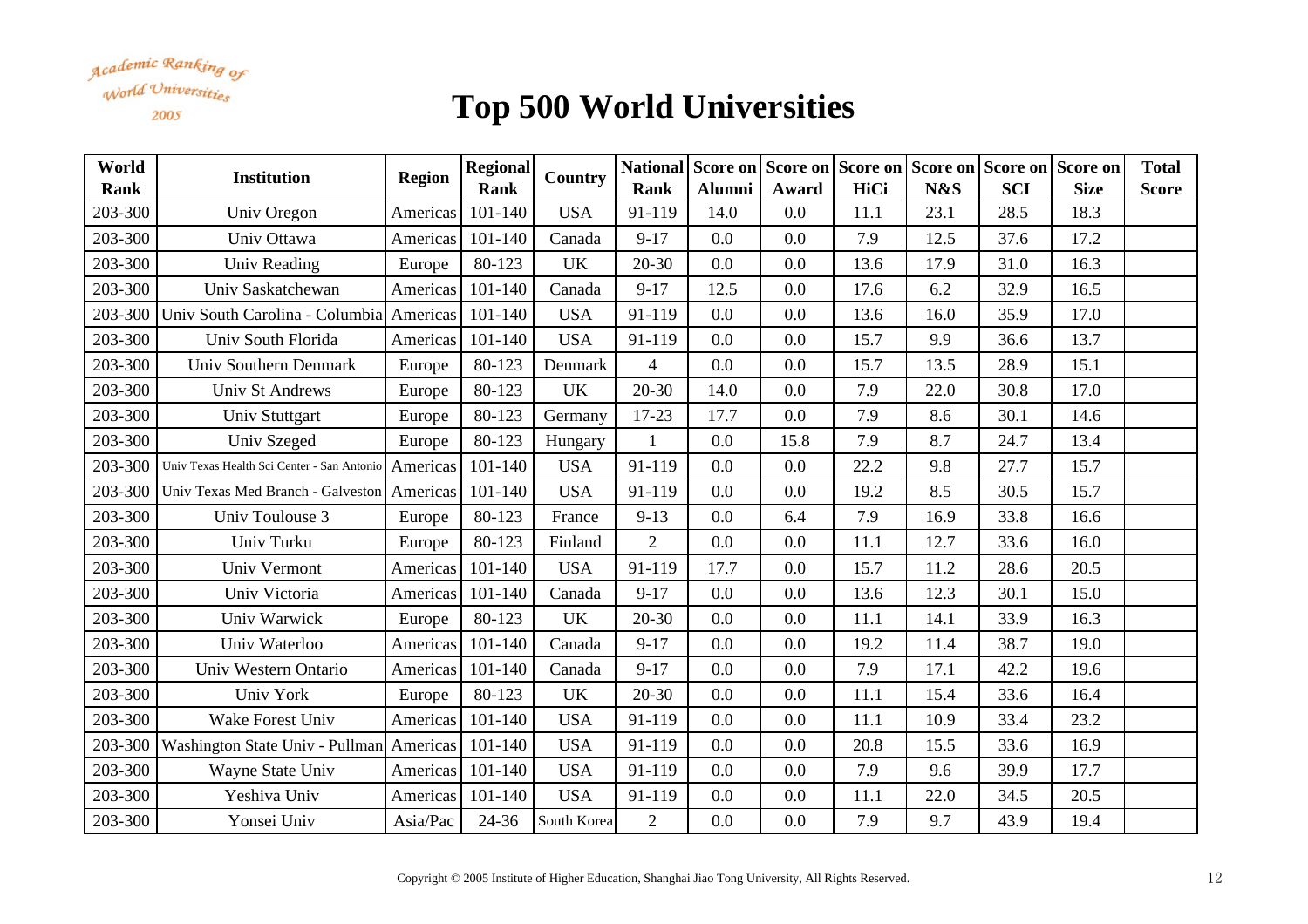Academic Ranking of World Universities 2005

| World<br>Rank | <b>Institution</b>                        | <b>Region</b> | <b>Regional</b><br>Rank | Country     | Rank           | <b>Alumni</b> | Award | National Score on Score on Score on Score on Score on Score on<br>HiCi | N&S  | <b>SCI</b> | <b>Size</b> | <b>Total</b><br><b>Score</b> |
|---------------|-------------------------------------------|---------------|-------------------------|-------------|----------------|---------------|-------|------------------------------------------------------------------------|------|------------|-------------|------------------------------|
| 301-400       | Auburn Univ                               | Americas      | 141-165                 | <b>USA</b>  | 120-140        | 0.0           | 0.0   | 7.9                                                                    | 5.2  | 29.7       | 12.0        |                              |
| 301-400       | Bar Ilan Univ                             | Asia/Pac      | $37 - 65$               | Israel      | $5-6$          | 0.0           | 0.0   | 11.1                                                                   | 9.2  | 28.2       | 13.4        |                              |
| 301-400       | <b>Ben Gurion Univ</b>                    | Asia/Pac      | $37 - 65$               | Israel      | $5-6$          | 0.0           | 0.0   | 0.0                                                                    | 10.1 | 37.5       | 16.5        |                              |
| 301-400       | Brigham Young Univ - Provo                | Americas      | 141-165                 | <b>USA</b>  | 120-140        | 12.5          | 0.0   | 11.1                                                                   | 2.9  | 28.0       | 10.3        |                              |
| 301-400       | Carleton Univ                             | Americas      | 141-165                 | Canada      | 18-19          | 0.0           | 0.0   | 13.6                                                                   | 7.0  | 26.9       | 13.1        |                              |
| 301-400       | Chiba Univ                                | Asia/Pac      | $37 - 65$               | Japan       | 14-24          | 0.0           | 0.0   | 0.0                                                                    | 7.7  | 35.4       | 17.2        |                              |
| 301-400       | City Univ Hong Kong                       | Asia/Pac      | $37 - 65$               | China-hk    | $4 - 5$        | 0.0           | 0.0   | 0.0                                                                    | 9.9  | 36.9       | 18.9        |                              |
| 301-400       | City Univ New York - City Coll Americas   |               | 141-165                 | <b>USA</b>  | 120-140        | 37.1          | 0.0   | 11.1                                                                   | 5.5  | 17.6       | 14.4        |                              |
| 301-400       | Clemson Univ                              | Americas      | 141-165                 | <b>USA</b>  | 120-140        | 0.0           | 0.0   | 13.6                                                                   | 9.4  | 28.2       | 13.8        |                              |
| 301-400       | Ecole Natl Super Mines - Paris            | Europe        | 124-168                 | France      | $14-19$        | 18.8          | 25.8  | 0.0                                                                    | 0.0  | 10.1       | 13.0        |                              |
| 301-400       | Ecole Normale Super Lyon                  | Europe        | 124-168                 | France      | 14-19          | 0.0           | 0.0   | 7.9                                                                    | 14.1 | 21.7       | 11.5        |                              |
|               | 301-400 Ecole Super Phys & Chem Industry  | Europe        | 124-168                 | France      | 14-19          | 10.9          | 19.3  | 0.0                                                                    | 7.6  | 16.8       | 11.8        |                              |
| 301-400       | Eindhoven Univ Tech                       | Europe        | 124-168                 | Netherlands | $10 - 11$      | 0.0           | 0.0   | 0.0                                                                    | 11.4 | 32.5       | 16.7        |                              |
| 301-400       | <b>Eotvos Lorand Univ</b>                 | Europe        | 124-168                 | Hungary     | $\overline{2}$ | 19.8          | 0.0   | 0.0                                                                    | 12.8 | 24.3       | 13.1        |                              |
| 301-400       | Fudan Univ                                | Asia/Pac      | $37 - 65$               | China       | $3 - 7$        | 0.0           | 0.0   | 0.0                                                                    | 9.1  | 38.0       | 15.2        |                              |
| 301-400       | Gunma Univ                                | Asia/Pac      | $37 - 65$               | Japan       | 14-24          | 0.0           | 0.0   | 7.9                                                                    | 8.8  | 24.4       | 17.7        |                              |
| 301-400       | Hong Kong Polytechnic Univ                | Asia/Pac      | $37 - 65$               | China-hk    | $4 - 5$        | 0.0           | 0.0   | 7.9                                                                    | 0.0  | 38.6       | 18.3        |                              |
| 301-400       | Indian Inst Sci                           | Asia/Pac      | $37 - 65$               | India       | $\mathbf{1}$   | 0.0           | 0.0   | 11.1                                                                   | 9.8  | 31.9       | 14.9        |                              |
| 301-400       | Indiana Univ - Purdue Univ - Indianapolis | Americas      | 141-165                 | <b>USA</b>  | 120-140        | 0.0           | 0.0   | 0.0                                                                    | 9.4  | 38.2       | 11.7        |                              |
| 301-400       | Int Sch Adv Studies - Trieste             | Europe        | 124-168                 | Italy       | $10 - 18$      | 0.0           | 0.0   | 0.0                                                                    | 12.2 | 18.8       | 42.7        |                              |
| 301-400       | Jagiellonian Univ                         | Europe        | 124-168                 | Poland      | $1 - 2$        | 0.0           | 0.0   | 7.9                                                                    | 4.3  | 31.8       | 14.1        |                              |
| 301-400       | Kanazawa Univ                             | Asia/Pac      | $37 - 65$               | Japan       | 14-24          | 0.0           | 0.0   | 11.1                                                                   | 6.5  | 29.1       | 17.5        |                              |
| 301-400       | Korea Advanced Inst Sci & Tech            | Asia/Pac      | $37 - 65$               | South Korea | $3 - 5$        | 0.0           | 0.0   | 0.0                                                                    | 7.7  | 39.5       | 17.1        |                              |
| 301-400       | Linkoping Univ                            | Europe        | 124-168                 | Sweden      | $10 - 11$      | 0.0           | 0.0   | 7.9                                                                    | 6.8  | 31.6       | 12.5        |                              |
|               | 301-400 London Sch Hygiene & Tropical Med | Europe        | 124-168                 | UK          | $31 - 36$      | 10.9          | 0.0   | 0.0                                                                    | 14.1 | 27.1       | 13.4        |                              |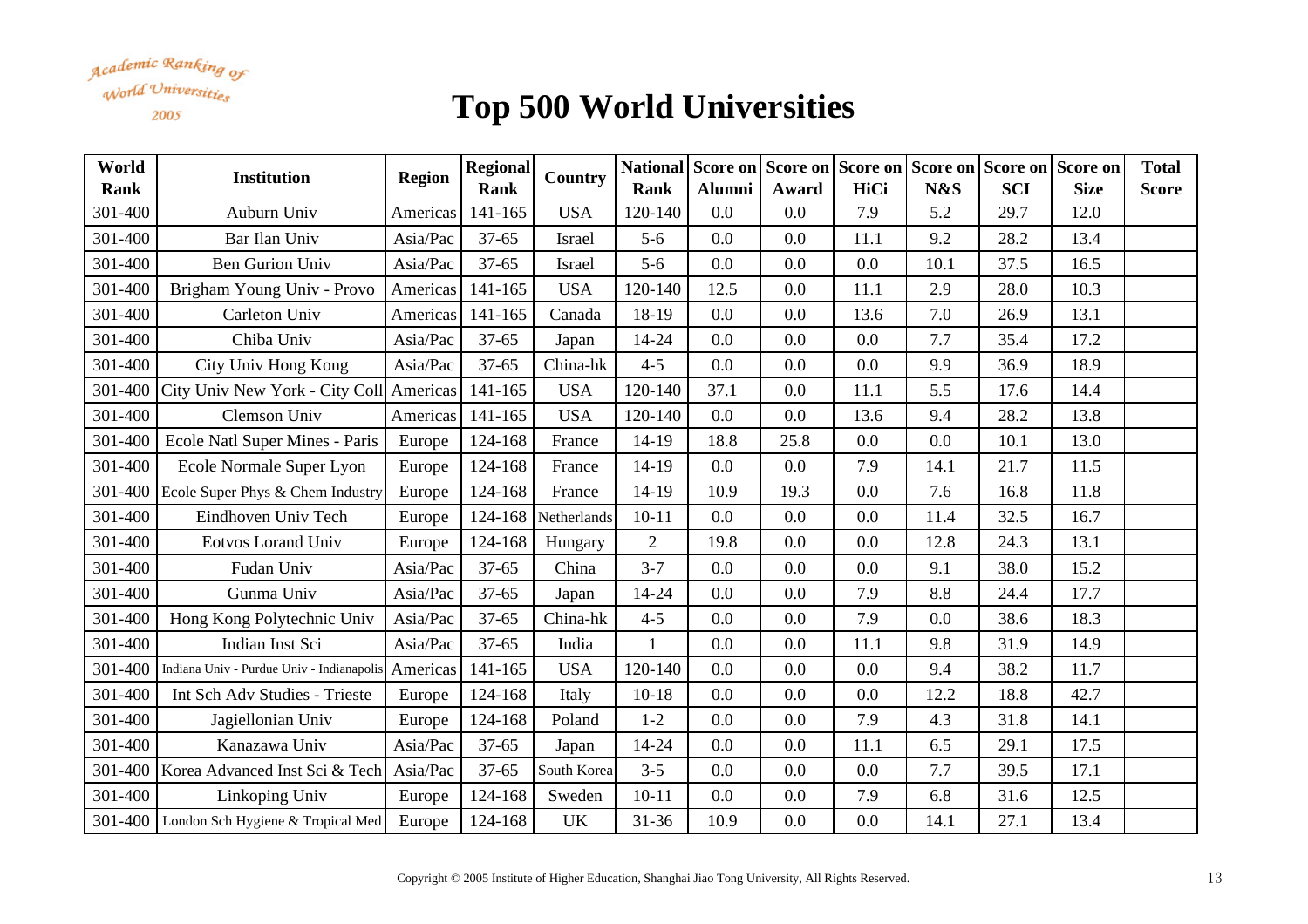Academic Ranking of World Universities 2005

| World<br>Rank | <b>Institution</b>                               | <b>Region</b> | <b>Regional</b><br>Rank | Country     | Rank           | <b>Alumni</b> | Award | National Score on Score on Score on Score on Score on Score on<br>HiCi | N&S  | <b>SCI</b> | <b>Size</b> | <b>Total</b><br><b>Score</b> |
|---------------|--------------------------------------------------|---------------|-------------------------|-------------|----------------|---------------|-------|------------------------------------------------------------------------|------|------------|-------------|------------------------------|
| 301-400       | Med Coll Wisconsin                               | Americas      | 141-165                 | <b>USA</b>  | 120-140        | 0.0           | 0.0   | 7.9                                                                    | 8.0  | 28.7       | 13.1        |                              |
| 301-400       | Med Univ South Carolina                          | Americas      | 141-165                 | <b>USA</b>  | 120-140        | 0.0           | 0.0   | 15.7                                                                   | 2.5  | 30.3       | 14.5        |                              |
| 301-400       | Nagasaki Univ                                    | Asia/Pac      | $37 - 65$               | Japan       | 14-24          | 0.0           | 0.0   | 11.1                                                                   | 1.6  | 27.5       | 17.3        |                              |
| 301-400       | Nanjing Univ                                     | Asia/Pac      | $37 - 65$               | China       | $3 - 7$        | 0.0           | 0.0   | 0.0                                                                    | 7.2  | 42.1       | 15.6        |                              |
| 301-400       | Nanyang Tech Univ                                | Asia/Pac      | $37 - 65$               | Singapore   | $\overline{2}$ | 0.0           | 0.0   | 0.0                                                                    | 0.0  | 42.9       | 18.2        |                              |
| 301-400       | Natl Cheng Kung Univ                             | Asia/Pac      | $37 - 65$               | China-tw    | $2 - 3$        | 0.0           | 0.0   | 0.0                                                                    | 1.6  | 39.4       | 15.3        |                              |
| 301-400       | Natl Tsing Hua Univ                              | Asia/Pac      | $37 - 65$               | China-tw    | $2 - 3$        | 16.6          | 0.0   | 0.0                                                                    | 5.1  | 31.5       | 19.1        |                              |
| 301-400       | Nihon Univ                                       | Asia/Pac      | $37 - 65$               | Japan       | 14-24          | 0.0           | 0.0   | 7.9                                                                    | 4.9  | 28.9       | 12.9        |                              |
| 301-400       | Niigata Univ                                     | Asia/Pac      | $37 - 65$               | Japan       | 14-24          | 0.0           | 0.0   | 13.6                                                                   | 7.1  | 29.4       | 17.5        |                              |
| 301-400       | Open Univ                                        | Europe        | 124-168                 | <b>UK</b>   | $31 - 36$      | 0.0           | 0.0   | 13.6                                                                   | 14.4 | 23.3       | 13.0        |                              |
| 301-400       | Pohang Univ Sci & Tech                           | Asia/Pac      | $37 - 65$               | South Korea | $3 - 5$        | 0.0           | 0.0   | 7.9                                                                    | 11.3 | 30.4       | 14.2        |                              |
| 301-400       | Polytechnic Inst Milan                           | Europe        | 124-168                 | Italy       | $10 - 18$      | 10.9          | 15.8  | 0.0                                                                    | 6.5  | 27.7       | 13.5        |                              |
| 301-400       | Royal Holloway, Univ London                      | Europe        | 124-168                 | <b>UK</b>   | $31 - 36$      | 0.0           | 0.0   | 7.9                                                                    | 13.3 | 22.5       | 11.6        |                              |
| 301-400       | San Diego State Univ                             | Americas      | 141-165                 | <b>USA</b>  | 120-140        | 0.0           | 0.0   | 13.6                                                                   | 10.0 | 25.8       | 12.4        |                              |
| 301-400       | Scuola Normale Super - Pisa                      | Europe        | 124-168                 | Italy       | $10-18$        | 0.0           | 0.0   | 7.9                                                                    | 7.4  | 16.6       | 38.1        |                              |
| 301-400       | Shanghai Jiao Tong Univ                          | Asia/Pac      | $37 - 65$               | China       | $3 - 7$        | 0.0           | 0.0   | 0.0                                                                    | 7.3  | 40.9       | 15.2        |                              |
| 301-400       | Simon Fraser Univ                                | Americas      | 141-165                 | Canada      | 18-19          | 0.0           | 0.0   | 11.1                                                                   | 12.8 | 30.5       | 14.8        |                              |
| 301-400       | St Petersburg State Univ                         | Europe        | 124-168                 | Russia      | $\overline{2}$ | 24.3          | 0.0   | 0.0                                                                    | 6.0  | 31.9       | 15.6        |                              |
| 301-400       | St.Louis Univ                                    | Americas      | 141-165                 | <b>USA</b>  | 120-140        | 0.0           | 12.9  | 7.9                                                                    | 1.6  | 26.2       | 16.3        |                              |
| 301-400       | State Univ New York Health Sci Center - Brooklyn | Americas      | 141-165                 | <b>USA</b>  | 120-140        | 0.0           | 15.8  | 11.1                                                                   | 7.7  | 17.4       | 11.5        |                              |
| 301-400       | <b>Stockholm Sch Economics</b>                   | Europe        | 124-168                 | Sweden      | $10 - 11$      | 0.0           | 17.1  | 0.0                                                                    |      | 11.0       | 29.4        |                              |
| 301-400       | Sungkyunkwan Univ                                | Asia/Pac      | $37 - 65$               | South Korea | $3 - 5$        | 0.0           | 0.0   | 0.0                                                                    | 6.0  | 34.9       | 15.0        |                              |
| 301-400       | Tech Univ Braunschweig                           | Europe        | 124-168                 | Germany     | 24-33          | 16.6          | 0.0   | 7.9                                                                    | 5.7  | 23.8       | 12.0        |                              |
| 301-400       | <b>Tech Univ Darmstadt</b>                       | Europe        | 124-168                 | Germany     | 24-33          | 10.9          | 0.0   | 7.9                                                                    | 9.4  | 25.7       | 12.5        |                              |
| 301-400       | Tech Univ Dresden                                | Europe        | 124-168                 | Germany     | 24-33          | 0.0           | 0.0   | 7.9                                                                    | 6.6  | 33.9       | 15.1        |                              |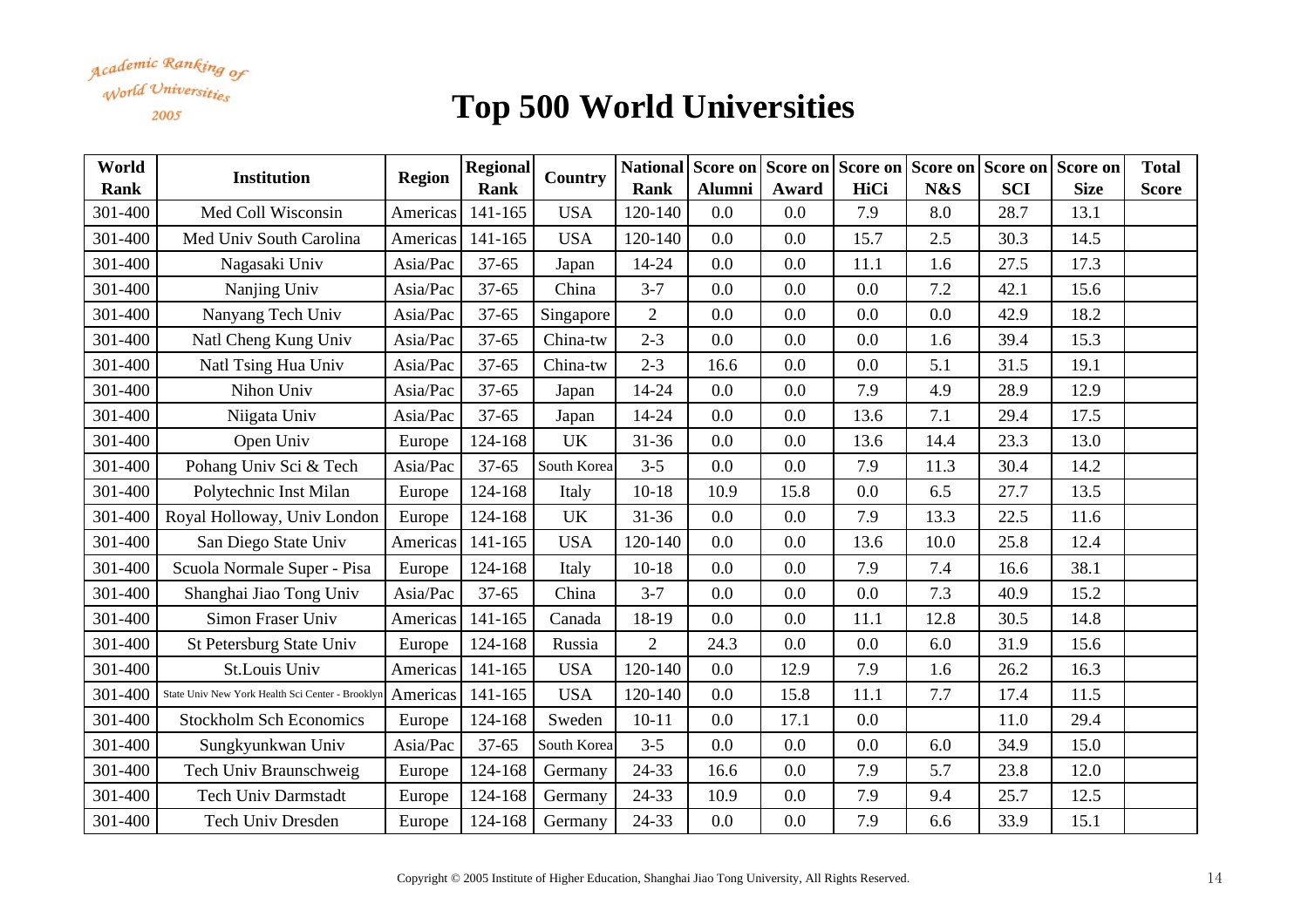Academic Ranking of World Universities 2005

| World       | <b>Institution</b>                                   | <b>Region</b> | <b>Regional</b> | Country       |                | National Score on Score on Score on Score on Score on Score on |         |      |      |            |             | <b>Total</b> |
|-------------|------------------------------------------------------|---------------|-----------------|---------------|----------------|----------------------------------------------------------------|---------|------|------|------------|-------------|--------------|
| <b>Rank</b> |                                                      |               | <b>Rank</b>     |               | Rank           | <b>Alumni</b>                                                  | Award   | HiCi | N&S  | <b>SCI</b> | <b>Size</b> | <b>Score</b> |
| 301-400     | Temple Univ                                          | Americas      | 141-165         | <b>USA</b>    | 120-140        | 0.0                                                            | 0.0     | 15.7 | 3.8  | 31.7       | 13.3        |              |
| 301-400     | Texas Tech Univ                                      | Americas      | 141-165         | <b>USA</b>    | 120-140        | 0.0                                                            | 0.0     | 11.1 | 10.0 | 30.1       | 14.0        |              |
| 301-400     | Tokyo Med & Dental Univ                              | Asia/Pac      | $37 - 65$       | Japan         | 14-24          | 0.0                                                            | $0.0\,$ | 7.9  | 7.3  | 26.9       | 23.2        |              |
| 301-400     | Tokyo Univ Agr & Tech                                | Asia/Pac      | $37 - 65$       | Japan         | 14-24          | 0.0                                                            | 0.0     | 7.9  | 6.7  | 25.7       | 21.2        |              |
| 301-400     | Univ Aberdeen                                        | Europe        | 124-168         | UK            | $31 - 36$      | 0.0                                                            | 0.0     | 0.0  | 16.3 | 32.8       | 15.5        |              |
| 301-400     | Univ Bath                                            | Europe        | 124-168         | <b>UK</b>     | $31 - 36$      | 0.0                                                            | 0.0     | 7.9  | 17.6 | 27.8       | 14.4        |              |
| 301-400     | Univ Bayreuth                                        | Europe        | 124-168         | Germany       | 24-33          | 0.0                                                            | 0.0     | 7.9  | 16.2 | 24.4       | 12.9        |              |
| 301-400     | Univ Bergen                                          | Europe        | 124-168         | Norway        | $\overline{3}$ | 0.0                                                            | 0.0     | 0.0  | 12.5 | 33.9       | 15.3        |              |
| 301-400     | Univ Bielefeld                                       | Europe        | 124-168         | Germany       | 24-33          | 0.0                                                            | 0.0     | 15.7 | 12.3 | 25.6       | 13.8        |              |
| 301-400     | Univ Cagliari                                        | Europe        | 124-168         | Italy         | $10-18$        | 0.0                                                            | 0.0     | 11.1 | 8.5  | 22.5       | 12.8        |              |
| 301-400     | Univ Chile                                           | Americas      | 141-165         | Chile         |                | 10.9                                                           | 0.0     | 0.0  | 7.2  | 29.2       | 13.2        |              |
| 301-400     | <b>Univ Duesseldorf</b>                              | Europe        | 124-168         | Germany       | 24-33          | 0.0                                                            | 0.0     | 7.9  | 9.2  | 32.6       | 14.8        |              |
| 301-400     | Univ Essex                                           | Europe        | 124-168         | <b>UK</b>     | $31 - 36$      | 17.7                                                           | 0.0     | 7.9  | 7.6  | 20.1       | 11.1        |              |
| 301-400     | Univ Fed Rio de Janeiro                              | Americas      | 141-165         | <b>Brazil</b> | $\overline{3}$ | 0.0                                                            | 0.0     | 0.0  | 8.2  | 38.6       | 16.8        |              |
| 301-400     | Univ Ferrara                                         | Europe        | 124-168         | Italy         | $10 - 18$      | 0.0                                                            | 0.0     | 7.9  | 4.8  | 27.3       | 16.4        |              |
| 301-400     | Univ Graz                                            | Europe        | 124-168         | Austria       | $3-4$          | 12.5                                                           | 12.9    | 0.0  | 6.0  | 22.1       | 11.8        |              |
| 301-400     | Univ Greifswald                                      | Europe        | 124-168         | Germany       | 24-33          | 0.0                                                            | 9.1     | 7.9  | 8.6  | 22.8       | 11.6        |              |
| 301-400     | Univ Konstanz                                        | Europe        | 124-168         | Germany       | 24-33          | 0.0                                                            | 0.0     | 11.1 | 15.3 | 23.4       | 12.8        |              |
| 301-400     | Univ Lausanne                                        | Europe        | 124-168         | Switzerland   | $\overline{7}$ | 0.0                                                            | 0.0     | 0.0  | 18.5 | 28.2       | 17.9        |              |
| 301-400     | Univ Mediterranee                                    | Europe        | 124-168         | France        | $14-19$        | 0.0                                                            | 0.0     | 13.6 | 15.5 | 24.7       | 13.7        |              |
| 301-400     | Univ Montana - Missoula                              | Americas      | 141-165         | <b>USA</b>    | 120-140        | 8.9                                                            | 0.0     | 11.1 | 17.1 | 16.6       | 16.7        |              |
| 301-400     | Univ Nancy 1                                         | Europe        | 124-168         | France        | $14-19$        | 15.4                                                           | 19.3    | 0.0  | 2.5  | 24.0       | 13.9        |              |
| 301-400     | Univ Nebraska - Med Center                           | Americas      | 141-165         | <b>USA</b>    | 120-140        | 0.0                                                            | 0.0     | 15.7 | 6.2  | 20.9       | 11.4        |              |
| 301-400     | Univ Nevada - Reno                                   | Americas      | 141-165         | <b>USA</b>    | 120-140        | 0.0                                                            | 0.0     | 7.9  | 14.7 | 24.5       | 15.2        |              |
|             | 301-400 Univ New Hampshire - Durham Americas 141-165 |               |                 | <b>USA</b>    | 120-140        | 0.0                                                            | 0.0     | 15.7 | 13.0 | 24.7       | 17.1        |              |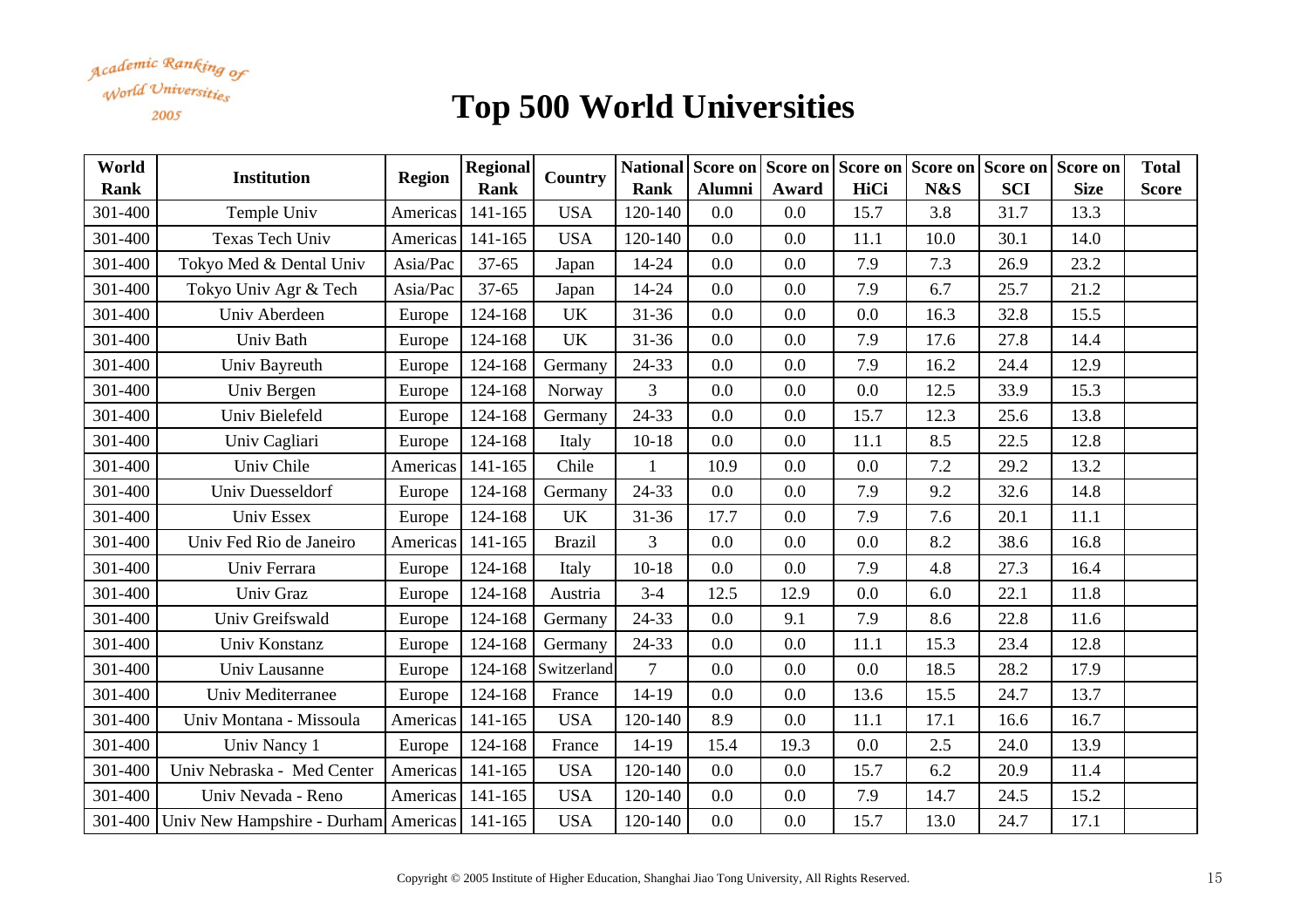Academic Ranking of World Universities 2005

| World<br><b>Rank</b> | <b>Institution</b>      | <b>Region</b> | Regional<br>Rank | Country      | <b>Rank</b>    | <b>Alumni</b> | Award   | National Score on Score on Score on Score on Score on Score on<br>HiCi | N&S  | <b>SCI</b> | <b>Size</b> | <b>Total</b><br><b>Score</b> |
|----------------------|-------------------------|---------------|------------------|--------------|----------------|---------------|---------|------------------------------------------------------------------------|------|------------|-------------|------------------------------|
| 301-400              | Univ Newcastle          | Asia/Pac      | $37 - 65$        | Australia    | 10             | 0.0           | 0.0     | 13.6                                                                   | 5.5  | 27.5       | 15.4        |                              |
| 301-400              | Univ Oklahoma - Norman  | Americas      | 141-165          | <b>USA</b>   | 120-140        | 0.0           | 0.0     | 7.9                                                                    | 13.1 | 29.5       | 12.5        |                              |
| 301-400              | Univ Otago              | Asia/Pac      | $37 - 65$        | New Zealand  | $\overline{2}$ | 0.0           | $0.0\,$ | 11.1                                                                   | 11.8 | 31.8       | 15.1        |                              |
| 301-400              | Univ Palermo            | Europe        | 124-168          | Italy        | $10-18$        | 0.0           | 0.0     | 13.6                                                                   | 6.0  | 25.7       | 10.8        |                              |
| 301-400              | Univ Paris 09           | Europe        | 124-168          | France       | $14-19$        | 0.0           | 27.3    | 7.9                                                                    | 0.0  | 10.5       | 12.9        |                              |
| 301-400              | Univ Pavia              | Europe        | 124-168          | Italy        | $10-18$        | 0.0           | 0.0     | 7.9                                                                    | 10.4 | 31.7       | 16.0        |                              |
| 301-400              | Univ Perugia            | Europe        | 124-168          | Italy        | $10 - 18$      | 0.0           | 0.0     | 7.9                                                                    | 9.2  | 29.2       | 14.8        |                              |
| 301-400              | Univ Regensburg         | Europe        | 124-168          | Germany      | 24-33          | 0.0           | 0.0     | 7.9                                                                    | 13.7 | 32.0       | 15.2        |                              |
| 301-400              | Univ Rhode Island       | Americas      | 141-165          | <b>USA</b>   | 120-140        | 0.0           | 0.0     | 19.2                                                                   | 13.1 | 19.7       | 15.9        |                              |
| 301-400              | Univ Roma - Tor Vergata | Europe        | 124-168          | Italy        | $10-18$        | 0.0           | 0.0     | 0.0                                                                    | 7.4  | 34.3       | 16.1        |                              |
| 301-400              | Univ Sci & Tech China   | Asia/Pac      | $37 - 65$        | China        | $3 - 7$        | 0.0           | 0.0     | 0.0                                                                    | 10.5 | 40.1       | 16.9        |                              |
| 301-400              | Univ Texas - Dallas     | Americas      | 141-165          | <b>USA</b>   | 120-140        | 0.0           | 0.0     | 13.6                                                                   | 4.9  | 23.1       | 18.0        |                              |
| 301-400              | Univ Thessaloniki       | Europe        | 124-168          | Greece       | $\overline{2}$ | 0.0           | 0.0     | 7.9                                                                    | 2.0  | 34.9       | 15.2        |                              |
| 301-400              | Univ Tokushima          | Asia/Pac      | $37 - 65$        | Japan        | 14-24          | 0.0           | 0.0     | 11.1                                                                   | 4.9  | 26.7       | 17.8        |                              |
| 301-400              | Univ Twente             | Europe        | 124-168          | Netherlands  | $10 - 11$      | 0.0           | 0.0     | 11.1                                                                   | 15.0 | 27.7       | 16.7        |                              |
| 301-400              | Univ Ulm                | Europe        | 124-168          | Germany      | 24-33          | 0.0           | 0.0     | 7.9                                                                    | 12.3 | 33.1       | 15.4        |                              |
| 301-400              | Univ Valencia           | Europe        | 124-168          | Spain        | $\overline{4}$ | 0.0           | 0.0     | 0.0                                                                    | 7.7  | 38.1       | 16.5        |                              |
| 301-400              | Univ Warsaw             | Europe        | 124-168          | Poland       | $1 - 2$        | 17.7          | 0.0     | 0.0                                                                    | 8.1  | 35.1       | 16.2        |                              |
| 301-400              | Univ Witwatersrand      | Africas       | $\overline{2}$   | South Africa | $\overline{2}$ | 25.1          | 0.0     | 0.0                                                                    | 7.5  | 26.1       | 13.8        |                              |
| 301-400              | Univ Wyoming            | Americas      | 141-165          | <b>USA</b>   | 120-140        | 0.0           | 0.0     | 7.9                                                                    | 12.5 | 22.5       | 14.2        |                              |
| 301-400              | <b>Utah State Univ</b>  | Americas      | 141-165          | <b>USA</b>   | 120-140        | 0.0           | 0.0     | 7.9                                                                    | 13.0 | 23.7       | 13.7        |                              |
| 301-400              | Vienna Tech Univ        | Europe        | 124-168          | Austria      | $3 - 4$        | 0.0           | 0.0     | 0.0                                                                    | 14.8 | 30.2       | 14.3        |                              |
| 301-400              | Waseda Univ             | Asia/Pac      | $37 - 65$        | Japan        | 14-24          | 0.0           | 0.0     | 11.1                                                                   | 6.4  | 29.0       | 13.5        |                              |
| 301-400              | Yamaguchi Univ          | Asia/Pac      | $37 - 65$        | Japan        | 14-24          | 0.0           | 0.0     | 15.7                                                                   | 5.2  | 23.9       | 16.0        |                              |
| 301-400              | Zhejiang Univ           | Asia/Pac      | $37 - 65$        | China        | $3 - 7$        | 0.0           | 0.0     | 0.0                                                                    | 5.7  | 49.7       | 13.7        |                              |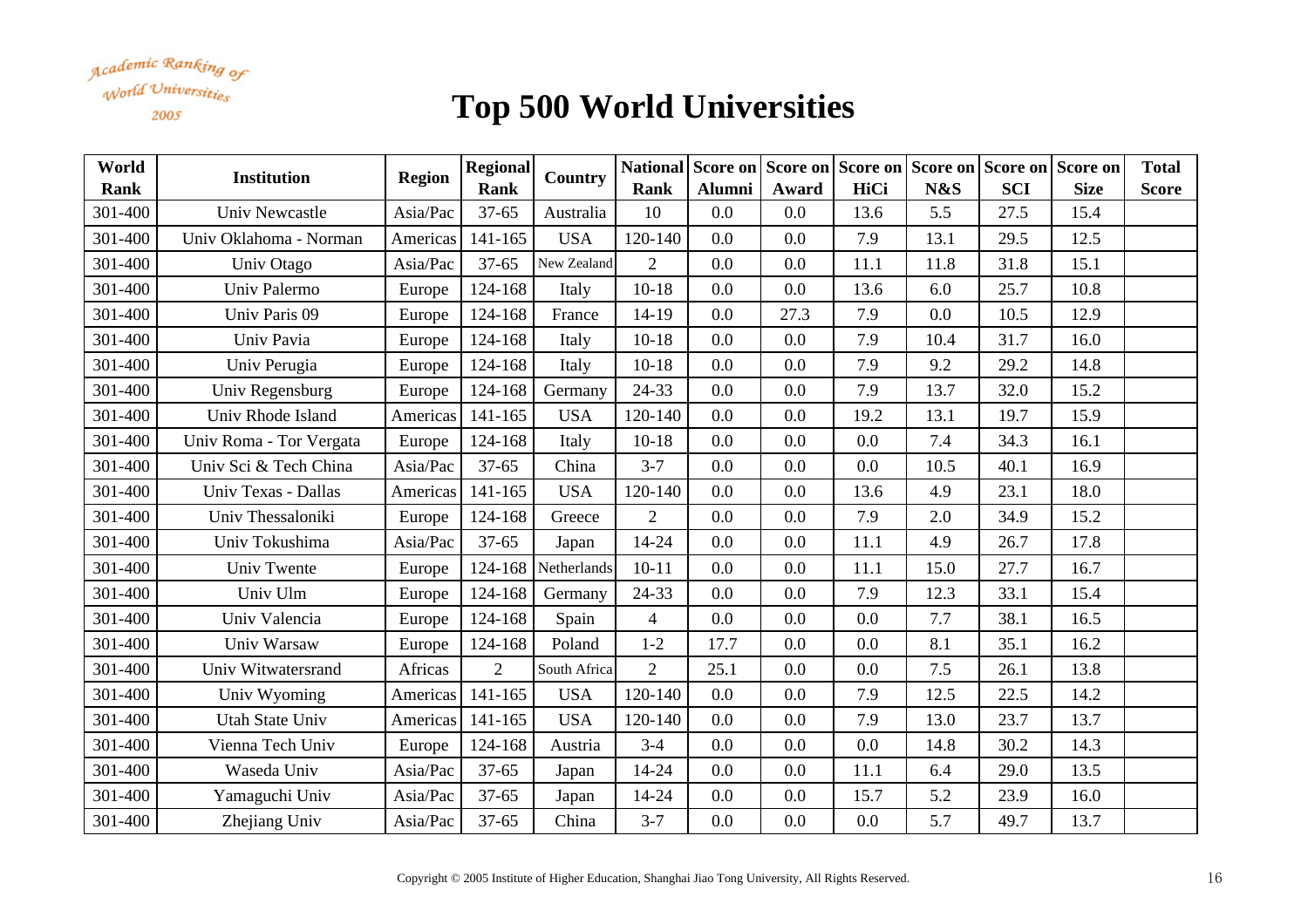Academic Ranking of World Universities 2005

| World   | <b>Institution</b>                         | <b>Region</b> | <b>Regional</b> | Country     |           |               |       | National Score on Score on Score on Score on Score on Score on |      |            |             | <b>Total</b> |
|---------|--------------------------------------------|---------------|-----------------|-------------|-----------|---------------|-------|----------------------------------------------------------------|------|------------|-------------|--------------|
| Rank    |                                            |               | Rank            |             | Rank      | <b>Alumni</b> | Award | HiCi                                                           | N&S  | <b>SCI</b> | <b>Size</b> | <b>Score</b> |
| 401-500 | <b>Boston Coll</b>                         | Americas      | 166-198         | <b>USA</b>  | 141-168   | 0.0           | 0.0   | 7.9                                                            | 8.6  | 21.7       | 12.7        |              |
| 401-500 | Coll William & Mary                        | Americas      | 166-198         | <b>USA</b>  | 141-168   | 0.0           | 0.0   | 7.9                                                            | 10.7 | 21.1       | 13.7        |              |
| 401-500 | Drexel Univ                                | Americas      | 166-198         | <b>USA</b>  | 141-168   | 0.0           | 0.0   | 0.0                                                            | 11.8 | 28.6       | 15.5        |              |
| 401-500 | Ehime Univ                                 | Asia/Pac      | 66-93           | Japan       | 25-34     | 0.0           | 0.0   | 7.9                                                            | 8.7  | 23.0       | 14.5        |              |
| 401-500 | Flinders Univ South Australia              | Asia/Pac      | 66-93           | Australia   | $11 - 14$ | 0.0           | 0.0   | 7.9                                                            | 6.4  | 23.1       | 14.9        |              |
| 401-500 | Florida International Univ                 | Americas      | 166-198         | <b>USA</b>  | 141-168   | 0.0           | 0.0   | 7.9                                                            | 7.8  | 24.1       | 13.0        |              |
| 401-500 | Gifu Univ                                  | Asia/Pac      | 66-93           | Japan       | 25-34     | 0.0           | 0.0   | 7.9                                                            | 5.2  | 25.5       | 16.2        |              |
|         | 401-500 Graduate Univ for Advanced Studies | Asia/Pac      | 66-93           | Japan       | 25-34     | 0.0           | 0.0   | 0.0                                                            | 16.1 | 18.7       | 10.5        |              |
| 401-500 | Hacettepe Univ                             | Asia/Pac      | 66-93           | Turkey      | $1-2$     | 0.0           | 0.0   | 0.0                                                            | 1.6  | 32.4       | 13.8        |              |
| 401-500 | Hannover Med Sch                           | Europe        | 169-205         | Germany     | 34-40     | 0.0           | 0.0   | 0.0                                                            | 7.2  | 27.9       | 12.2        |              |
| 401-500 | Hanyang Univ                               | Asia/Pac      | 66-93           | South Korea | $6 - 8$   | 0.0           | 0.0   | 0.0                                                            | 1.6  | 35.3       | 15.0        |              |
| 401-500 | Howard Univ                                | Americas      | 166-198         | <b>USA</b>  | 141-168   | 15.4          | 0.0   | 7.9                                                            | 8.0  | 18.7       | 9.6         |              |
| 401-500 | Indian Inst Tech - Kharagpur               | Asia/Pac      | 66-93           | India       | $2 - 3$   | 0.0           | 0.0   | 11.1                                                           | 4.9  | 24.5       | 11.6        |              |
| 401-500 | Jilin Univ                                 | Asia/Pac      | 66-93           | China       | 8         | 0.0           | 0.0   | 0.0                                                            | 6.2  | 32.3       | 9.1         |              |
| 401-500 | Juntendo Univ                              | Asia/Pac      | 66-93           | Japan       | 25-34     | 0.0           | 0.0   | 11.1                                                           | 5.8  | 19.5       | 9.9         |              |
| 401-500 | Kagoshima Univ                             | Asia/Pac      | 66-93           | Japan       | 25-34     | 0.0           | 0.0   | 7.9                                                            | 6.4  | 24.1       | 13.8        |              |
| 401-500 | Kent State Univ                            | Americas      | 166-198         | <b>USA</b>  | 141-168   | 0.0           | 0.0   | 7.9                                                            | 5.4  | 23.0       | 11.5        |              |
| 401-500 | Korea Univ                                 | Asia/Pac      | 66-93           | South Korea | $6 - 8$   | 0.0           | 0.0   | 0.0                                                            | 0.0  | 36.8       | 15.6        |              |
| 401-500 | Kumamoto Univ                              | Asia/Pac      | 66-93           | Japan       | $25 - 34$ | 0.0           | 0.0   | 0.0                                                            | 8.5  | 27.2       | 16.0        |              |
| 401-500 | Kyungpook Natl Univ                        | Asia/Pac      | 66-93           | South Korea | $6 - 8$   | 0.0           | 0.0   | 0.0                                                            | 4.9  | 30.4       | 13.1        |              |
| 401-500 | La Trobe Univ                              | Asia/Pac      | 66-93           | Australia   | $11 - 14$ | 0.0           | 0.0   | 7.9                                                            | 8.3  | 24.2       | 12.2        |              |
| 401-500 | Lehigh Univ                                | Americas      | 166-198         | <b>USA</b>  | 141-168   | 0.0           | 0.0   | 11.1                                                           | 5.4  | 21.6       | 15.9        |              |
| 401-500 | Loyola Univ - Chicago                      | Americas      | 166-198         | <b>USA</b>  | 141-168   | 0.0           | 0.0   | 7.9                                                            | 3.8  | 24.8       | 11.2        |              |
| 401-500 | Massey Univ                                | Asia/Pac      | 66-93           | New Zealand | $3 - 5$   | 0.0           | 0.0   | 7.9                                                            | 7.2  | 23.6       | 11.0        |              |
| 401-500 | Med Coll Georgia                           | Americas      | 166-198         | <b>USA</b>  | 141-168   | 0.0           | 0.0   | 7.9                                                            | 9.2  | 21.7       | 10.6        |              |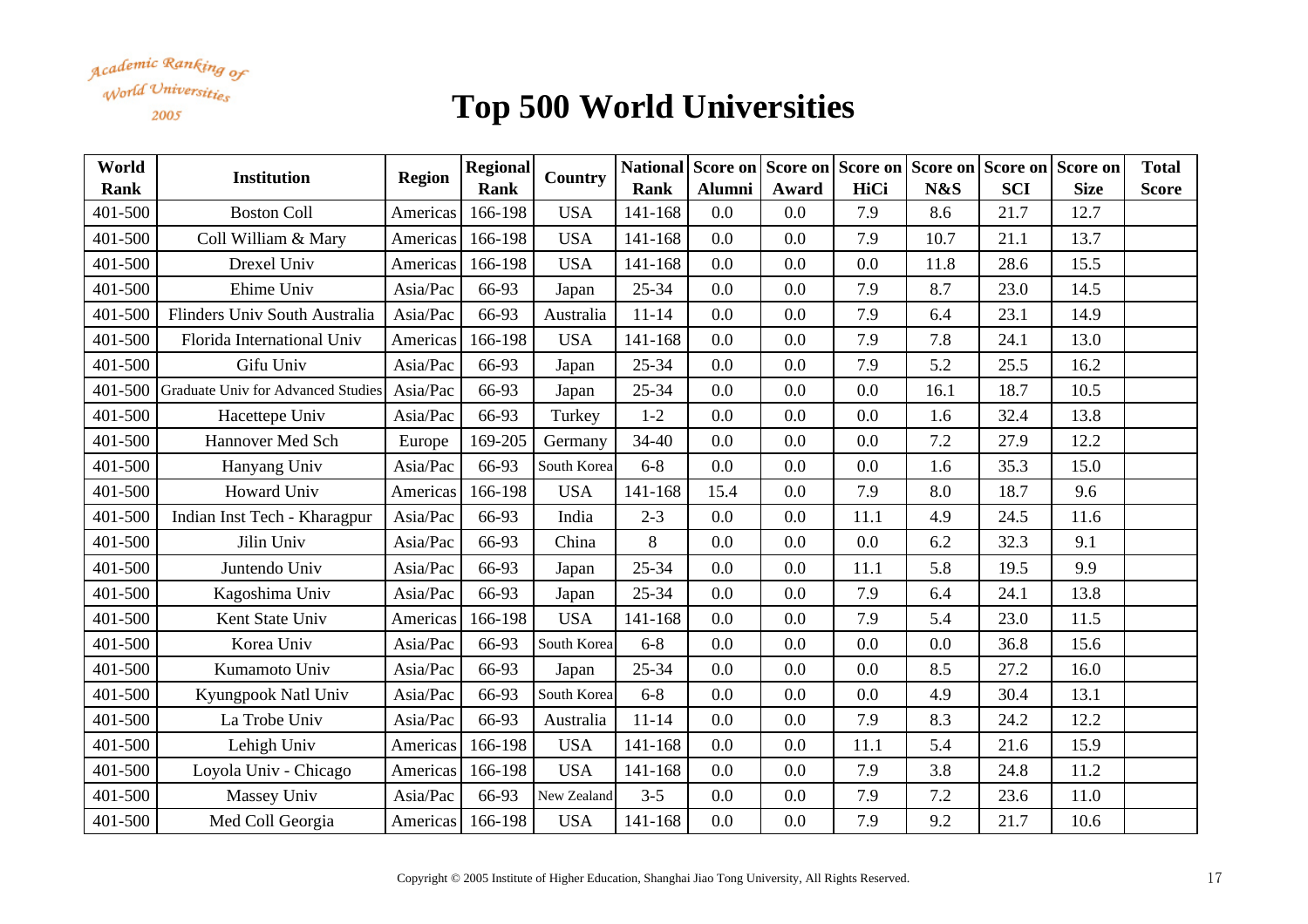Academic Ranking of World Universities 2005

| World       | <b>Institution</b>                 | <b>Region</b> | <b>Regional</b><br><b>Rank</b> | Country    | Rank      |               |       | National Score on Score on Score on Score on Score on Score on<br>HiCi | N&S  | <b>SCI</b> | <b>Size</b> | <b>Total</b> |
|-------------|------------------------------------|---------------|--------------------------------|------------|-----------|---------------|-------|------------------------------------------------------------------------|------|------------|-------------|--------------|
| <b>Rank</b> |                                    |               |                                |            |           | <b>Alumni</b> | Award |                                                                        |      |            |             | <b>Score</b> |
| 401-500     | Med Univ Graz                      | Europe        | 169-205                        | Austria    | $5-6$     | 0.0           | 11.2  | 11.1                                                                   | 3.8  | 17.5       | 9.0         |              |
| 401-500     | Med Univ Innsbruck                 | Europe        | 169-205                        | Austria    | $5-6$     | 0.0           | 0.0   | 7.9                                                                    | 5.2  | 21.8       | 10.1        |              |
| 401-500     | Memorial Univ Newfoundland         | Americas      | 166-198                        | Canada     | $20 - 23$ | 0.0           | 0.0   | 7.9                                                                    | 6.4  | 22.0       | 10.3        |              |
| 401-500     | Michigan Tech Univ                 | Americas      | 166-198                        | <b>USA</b> | 141-168   | 12.5          | 0.0   | 11.1                                                                   | 5.7  | 16.0       | 15.1        |              |
| 401-500     | Montana State Univ - Bozeman       | Americas      | 166-198                        | <b>USA</b> | 141-168   | 0.0           | 0.0   | 7.9                                                                    | 7.6  | 21.6       | 10.3        |              |
| 401-500     | Murdoch Univ                       | Asia/Pac      | 66-93                          | Australia  | $11 - 14$ | 0.0           | 0.0   | 11.1                                                                   | 4.1  | 19.1       | 14.6        |              |
| 401-500     | Nara Inst Sci & Tech               | Asia/Pac      | 66-93                          | Japan      | $25 - 34$ | 0.0           | 0.0   | 11.1                                                                   | 10.0 | 18.8       | 10.2        |              |
| 401-500     | Natl Chiao Tung Univ               | Asia/Pac      | 66-93                          | China-tw   | $4 - 5$   | 0.0           | 0.0   | 0.0                                                                    | 0.0  | 33.7       | 18.5        |              |
| 401-500     | Natl Yang Ming Univ                | Asia/Pac      | 66-93                          | China-tw   | $4 - 5$   | 0.0           | 0.0   | 0.0                                                                    | 5.6  | 27.4       | 19.5        |              |
| 401-500     | New Jersey Inst Tech               | Americas      | 166-198                        | <b>USA</b> | 141-168   | 0.0           | 0.0   | 7.9                                                                    | 7.3  | 18.4       | 13.8        |              |
| 401-500     | New Mexico State Univ - Las Cruces | Americas      | 166-198                        | <b>USA</b> | 141-168   | 0.0           | 0.0   | 11.1                                                                   | 6.6  | 22.6       | 13.2        |              |
| 401-500     | Northeastern Univ                  | Americas      | 166-198                        | <b>USA</b> | 141-168   | 0.0           | 0.0   | 7.9                                                                    | 9.4  | 24.6       | 12.7        |              |
| 401-500     | Northern Arizona Univ              | Americas      | 166-198                        | <b>USA</b> | 141-168   | 0.0           | 0.0   | 11.1                                                                   | 12.0 | 15.1       | 11.0        |              |
| 401-500     | <b>Old Dominion Univ</b>           | Americas      | 166-198                        | <b>USA</b> | 141-168   | 0.0           | 0.0   | 11.1                                                                   | 6.2  | 18.1       | 11.9        |              |
| 401-500     | Osaka City Univ                    | Asia/Pac      | 66-93                          | Japan      | 25-34     | 0.0           | 0.0   | 0.0                                                                    | 8.0  | 28.7       | 12.7        |              |
| 401-500     | Osaka Prefecture Univ              | Asia/Pac      | 66-93                          | Japan      | $25 - 34$ | 0.0           | 0.0   | 11.1                                                                   | 2.2  | 25.0       | 11.6        |              |
| 401-500     | Polytechnic Inst Turin             | Europe        | 169-205                        | Italy      | 19-23     | 0.0           | 0.0   | 11.1                                                                   | 1.6  | 24.9       | 12.6        |              |
| 401-500     | Royal Veterinary & Agr Univ        | Europe        | 169-205                        | Denmark    | 5         | 0.0           | 0.0   | 7.9                                                                    | 8.2  | 25.5       | 11.8        |              |
| 401-500     | Southern Methodist Univ            | Americas      | 166-198                        | <b>USA</b> | 141-168   | 15.4          | 0.0   | 7.9                                                                    | 5.4  | 18.7       | 13.4        |              |
| 401-500     | Tech Univ Helsinki                 | Europe        | 169-205                        | Finland    | $3 - 5$   | 0.0           | 0.0   | 0.0                                                                    | 11.4 | 28.6       | 13.1        |              |
| 401-500     | Tokyo Metropolitan Univ            | Asia/Pac      | 66-93                          | Japan      | 25-34     | 0.0           | 0.0   | 7.9                                                                    | 10.1 | 24.2       | 11.6        |              |
| 401-500     | Univ Aix Marseille 1               | Europe        | 169-205                        | France     | $20 - 21$ | 8.9           | 0.0   | 7.9                                                                    | 5.5  | 22.0       | 10.5        |              |
| 401-500     | Univ Akron                         | Americas      | 166-198                        | <b>USA</b> | 141-168   | 0.0           | 0.0   | 11.1                                                                   | 4.9  | 22.3       | 11.9        |              |
| 401-500     | Univ Autonoma Barcelona            | Europe        | 169-205                        | Spain      | $5-9$     | 0.0           | 0.0   | 0.0                                                                    | 3.3  | 35.4       | 15.1        |              |
| 401-500     | Univ Bari                          | Europe        | 169-205                        | Italy      | 19-23     | 0.0           | 0.0   | 0.0                                                                    | 2.2  | 31.5       | 13.0        |              |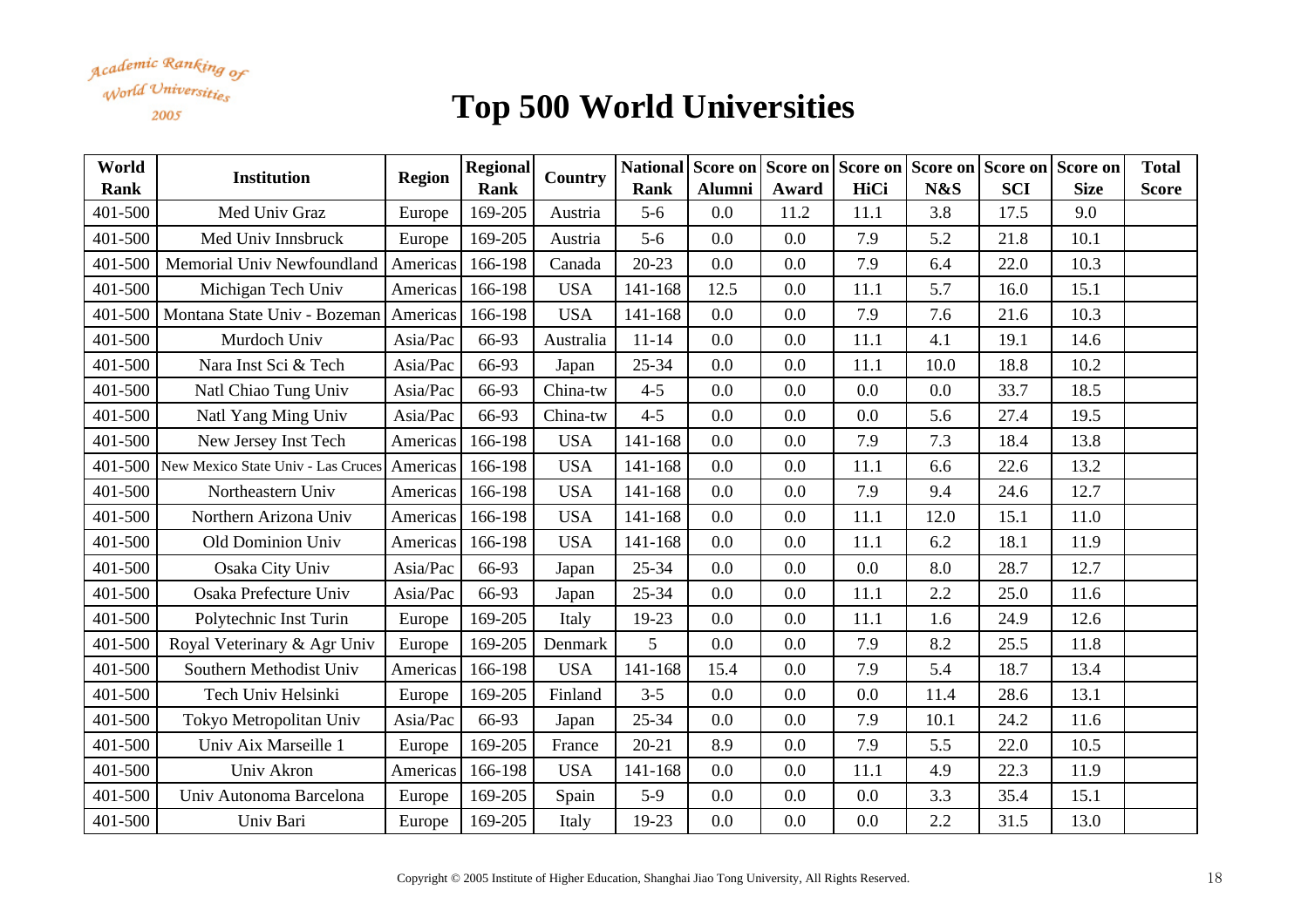Academic Ranking of World Universities 2005

| World<br>Rank | <b>Institution</b>                              | <b>Region</b> | <b>Regional</b><br>Rank | Country       | <b>Rank</b>    | <b>Alumni</b> | Award | National Score on Score on Score on Score on Score on Score on<br>HiCi | N&S  | <b>SCI</b> | <b>Size</b> | <b>Total</b><br><b>Score</b> |
|---------------|-------------------------------------------------|---------------|-------------------------|---------------|----------------|---------------|-------|------------------------------------------------------------------------|------|------------|-------------|------------------------------|
| 401-500       | Univ Bordeaux 2                                 | Europe        | 169-205                 | France        | $20 - 21$      | 0.0           | 0.0   | 7.9                                                                    | 12.6 | 21.2       | 11.0        |                              |
| 401-500       | Univ Bradford                                   | Europe        | 169-205                 | <b>UK</b>     | $37 - 40$      | 0.0           | 0.0   | 11.1                                                                   | 5.9  | 19.8       | 10.0        |                              |
| 401-500       | Univ Bremen                                     | Europe        | 169-205                 | Germany       | $34 - 40$      | 0.0           | 0.0   | 0.0                                                                    | 14.8 | 25.5       | 12.5        |                              |
| 401-500       | Univ Calcutta                                   | Asia/Pac      | 66-93                   | India         | $2 - 3$        | 15.4          | 12.9  | 0.0                                                                    | 0.0  | 14.7       | 9.5         |                              |
| 401-500       | Univ Canterbury                                 | Asia/Pac      | 66-93                   | New Zealand   | $3 - 5$        | 0.0           | 0.0   | 7.9                                                                    | 5.4  | 23.9       | 10.9        |                              |
| 401-500       | Univ Central Florida                            | Americas      | 166-198                 | <b>USA</b>    | 141-168        | 0.0           | 0.0   | 13.6                                                                   | 0.0  | 27.0       | 11.9        |                              |
| 401-500       | Univ Coll Cork                                  | Europe        | 169-205                 | Ireland       | $2 - 3$        | 0.0           | 0.0   | 13.6                                                                   | 3.5  | 22.5       | 11.3        |                              |
| 401-500       | Univ Coll Dublin                                | Europe        | 169-205                 | Ireland       | $2 - 3$        | 0.0           | 0.0   | 0.0                                                                    | 9.0  | 29.7       | 13.2        |                              |
|               | 401-500 Univ Connecticut Health Center Americas |               | 166-198                 | <b>USA</b>    | 141-168        | 0.0           | 0.0   | 7.9                                                                    | 14.1 | 19.9       | 10.9        |                              |
| 401-500       | Univ Duisburg Essen                             | Europe        | 169-205                 | Germany       | $34 - 40$      | 0.0           | 0.0   | 0.0                                                                    | 7.0  | 31.1       | 13.6        |                              |
| 401-500       | Univ Estadual Paulista                          | Americas      | 166-198                 | <b>Brazil</b> | $\overline{4}$ | 0.0           | 0.0   | 0.0                                                                    | 2.2  | 32.0       | 13.6        |                              |
| 401-500       | Univ Exeter                                     | Europe        | 169-205                 | <b>UK</b>     | 37-40          | 0.0           | 0.0   | 0.0                                                                    | 11.6 | 29.3       | 13.4        |                              |
| 401-500       | Univ Fribourg                                   | Europe        | 169-205                 | Switzerland   | 8              | 0.0           | 0.0   | 11.1                                                                   | 11.6 | 15.9       | 16.7        |                              |
| 401-500       | <b>Univ Giessen</b>                             | Europe        | 169-205                 | Germany       | $34 - 40$      | 0.0           | 0.0   | 0.0                                                                    | 7.1  | 31.9       | 13.9        |                              |
| 401-500       | Univ Granada                                    | Europe        | 169-205                 | Spain         | $5-9$          | 0.0           | 0.0   | 0.0                                                                    | 6.5  | 31.8       | 13.8        |                              |
| 401-500       | Univ Haifa                                      | Asia/Pac      | 66-93                   | Israel        | $\overline{7}$ | 0.0           | 0.0   | 7.9                                                                    | 5.2  | 26.4       | 11.9        |                              |
| 401-500       | Univ Idaho                                      | Americas      | 166-198                 | <b>USA</b>    | 141-168        | 0.0           | 0.0   | 7.9                                                                    | 6.7  | 22.5       | 13.5        |                              |
| 401-500       | Univ Istanbul                                   | Asia/Pac      | 66-93                   | Turkey        | $1 - 2$        | 0.0           | 0.0   | 0.0                                                                    | 2.5  | 31.1       | 13.3        |                              |
| 401-500       | Univ Jena                                       | Europe        | 169-205                 | Germany       | 34-40          | 0.0           | 0.0   | 0.0                                                                    | 8.6  | 32.2       | 14.2        |                              |
| 401-500       | Univ Jyvaskyla                                  | Europe        | 169-205                 | Finland       | $3 - 5$        | 0.0           | 0.0   | 7.9                                                                    | 9.0  | 23.2       | 11.1        |                              |
| 401-500       | Univ KwaZulu-Natal                              | Africas       | $3-4$                   | South Africa  | $3-4$          | 0.0           | 0.0   | 7.9                                                                    | 8.9  | 23.1       | 11.0        |                              |
| 401-500       | Univ Lisbon                                     | Europe        | 169-205                 | Portugal      | $\mathbf{1}$   | 0.0           | 9.1   | 0.0                                                                    | 3.8  | 24.3       | 11.1        |                              |
| 401-500       | Univ Louisville                                 | Americas      | 166-198                 | <b>USA</b>    | 141-168        | 0.0           | 0.0   | 0.0                                                                    | 8.0  | 31.2       | 15.6        |                              |
| 401-500       | <b>Univ Maastricht</b>                          | Europe        | 169-205                 | Netherlands   | 12             | 0.0           | 0.0   | 0.0                                                                    | 4.9  | 32.6       | 17.3        |                              |
| 401-500       | Univ Maine - Orono                              | Americas      | 166-198                 | <b>USA</b>    | 141-168        | 0.0           | 0.0   | 7.9                                                                    | 10.6 | 19.5       | 13.6        |                              |